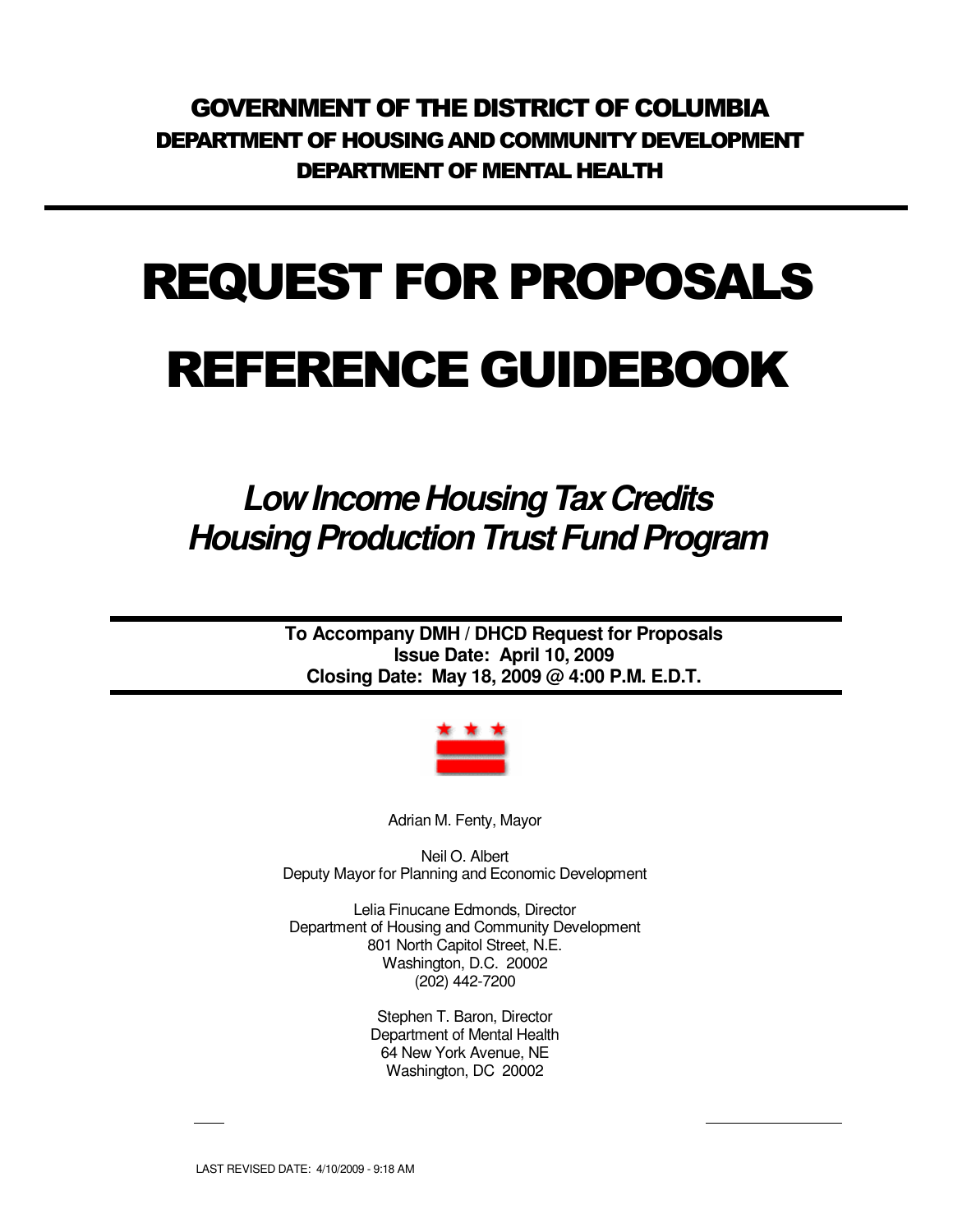### **CONTENTS**

- **SECTION 1: Regulatory Requirements of Funding Sources A. Housing Production Trust Fund**
- **SECTION 2: Fair Market Rents**
- **SECTION 3: Monitoring Elements, Guidelines and/or Requirements**
- **SECTION 4: Housing Quality Standards**
- **SECTION 5: Green Building** 
	- **A. What is Green Building**
	- **B. Green Communities Criteria**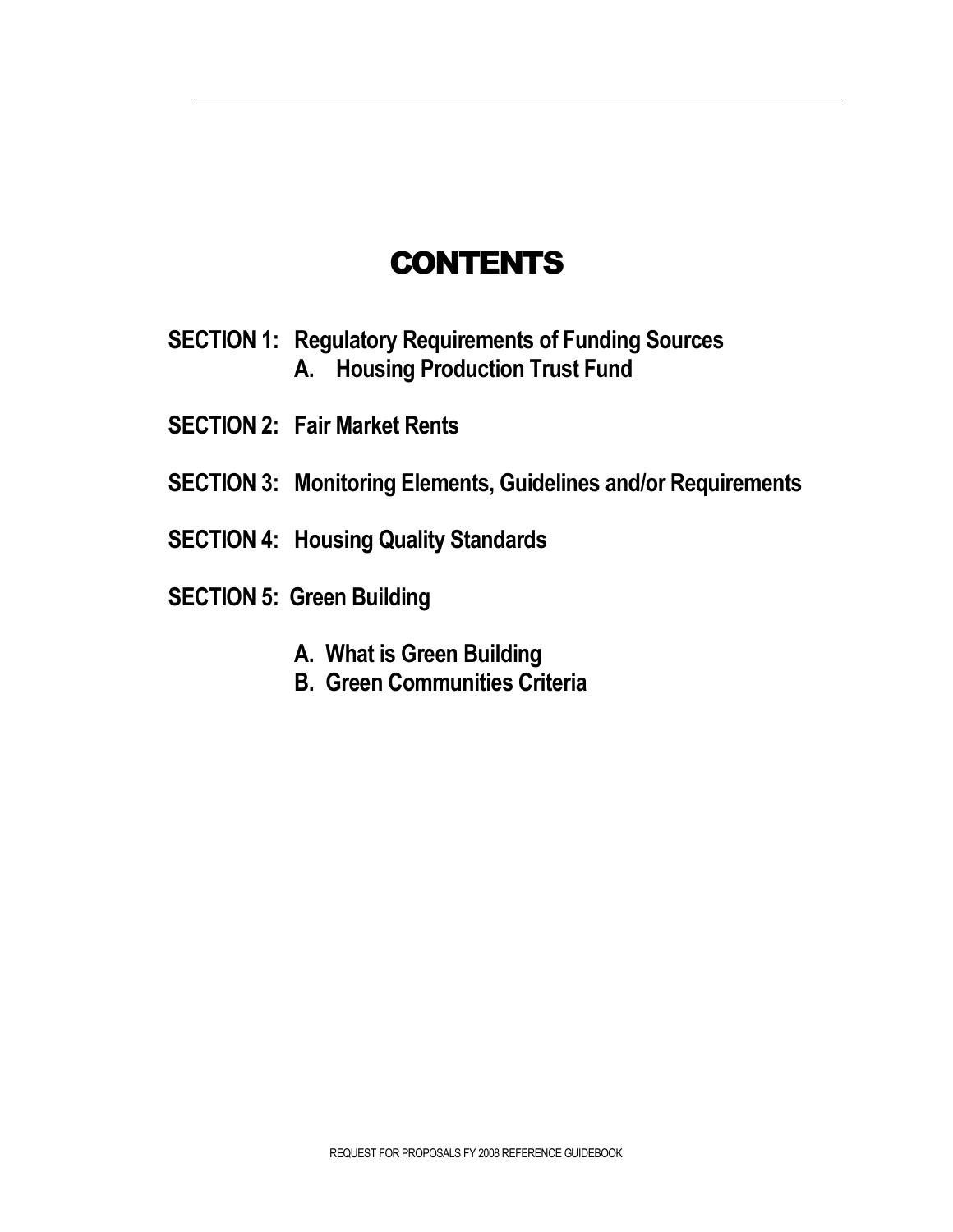# **SECTION 1**

**Regulatory Requirements of Funding Sources**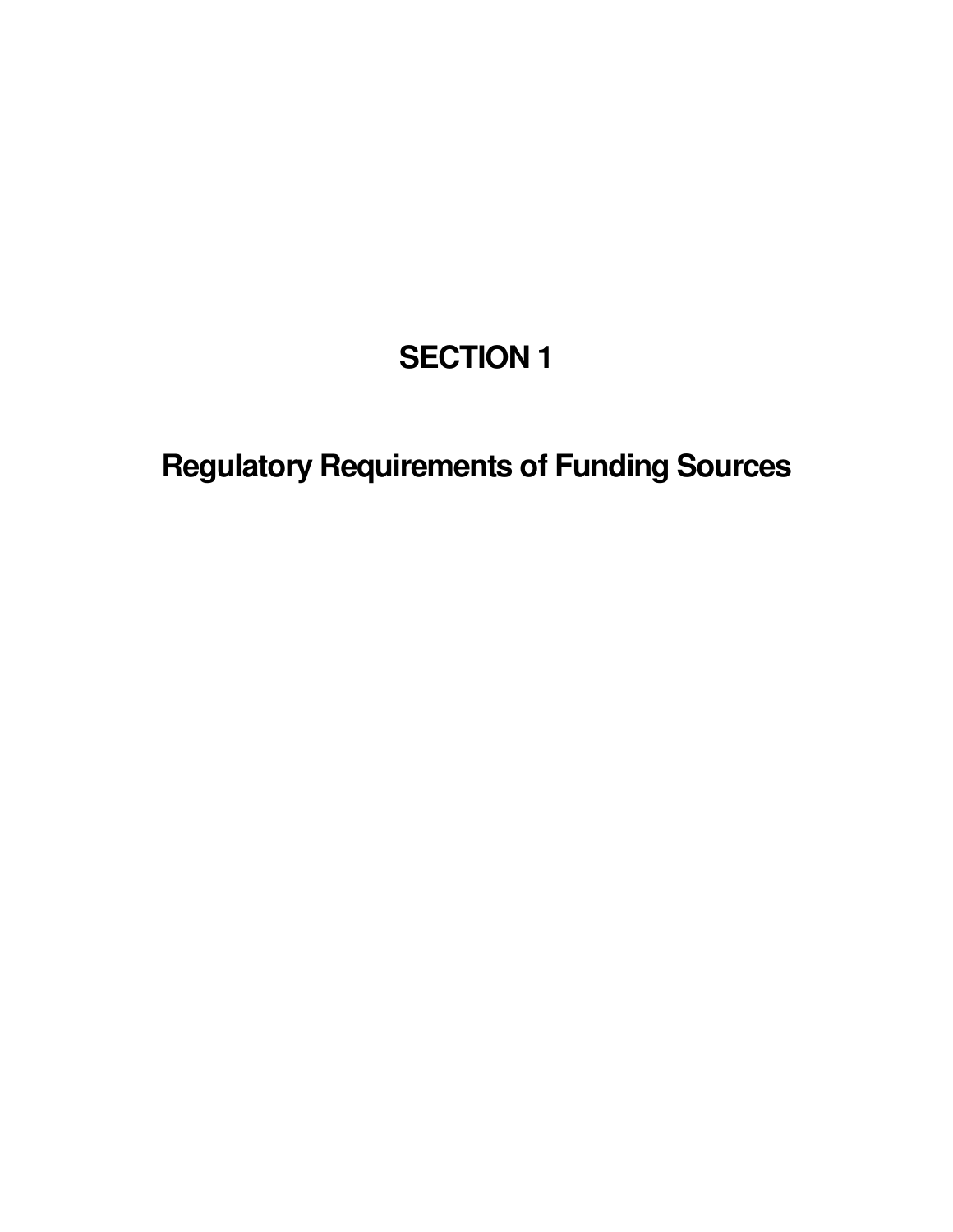### **Housing Production Trust Fund Regulatory Requirements**

The Housing Production Trust Fund is a local source of funding for affordable housing projects. Funds may be used to finance for-sale and rental housing construction, rehabilitation, and preservation, for both single-family and multifamily units. Funds also may be used to acquire vacant land and properties for redevelopment of affordable housing.

The following sections outline the regulatory requirements and information required from the applicant. Note that this information is provided in addition to, and not in substitution for, the information provided in the Request for Proposals.

**A. HPTF Eligibility** - For a project to qualify for HPTF, it must fall within the scope of the program. The current Housing Production Trust Fund Program regulations found at Title 10, Chapter 41 of the D.C. Municipal Regulations. See Attachment A.

In particular:

- Project beneficiaries (e.g., homebuyers and tenants) must meet the income levels shown in Attachment B. This requirement applies only to those HPTF-assisted units ("Reserved Units") in mixedincome housing developments.
- Subject to the Director's discretion, at least 20 percent of the units in mixed-income housing developments must be reserved units regardless of the amount of HPTF assistance provided to the project.
- Subject to the Director's discretion, HPTF monies may compose no more than 49 percent of the total sources for the project.

See the regulations for the complete set of eligibility requirements.

**B. Davis-Bacon Wage Rates** – Davis-Bacon wage regulations specify minimum wage rates that must be paid to certain categories of workers on a construction project. These regulations do apply to HPTF funded construction and rehabilitation projects of eight (8) or more units, even if there are no federal sources in the project.

The regulations also apply if HPTF is used only for soft costs, for example fidelity bonds; interest reserves; and site cleaning and fencing for demolition. The regulations do not apply if the funds are used only for nonconstruction expenses such as land acquisition; architectural and engineering fees; or fees for other services, such as legal, accounting or construction management.

The actual Davis-Bacon requirements will be determined upon the selection of the project. Applicants must certify that they will comply with any applicable Davis-Bacon requirements.

REQUEST FOR PROPOSAL GUIDEBOOK **C. Affirmative Action -** The Mayor's Office of the District of Columbia established a policy in June 1985 aimed at providing equal opportunity. Mayor's Order 85-85 has five objectives: 1) provide equal opportunity in employment; 2) prohibit discrimination in employment; 3) provide equal opportunity to all persons for participation in all District of Columbia contracts; 4) provide equal opportunity to Local/Small Disadvantaged Business Enterprises (LSDBEs) in the performance of District of Columbia contracts; and 5) promote the full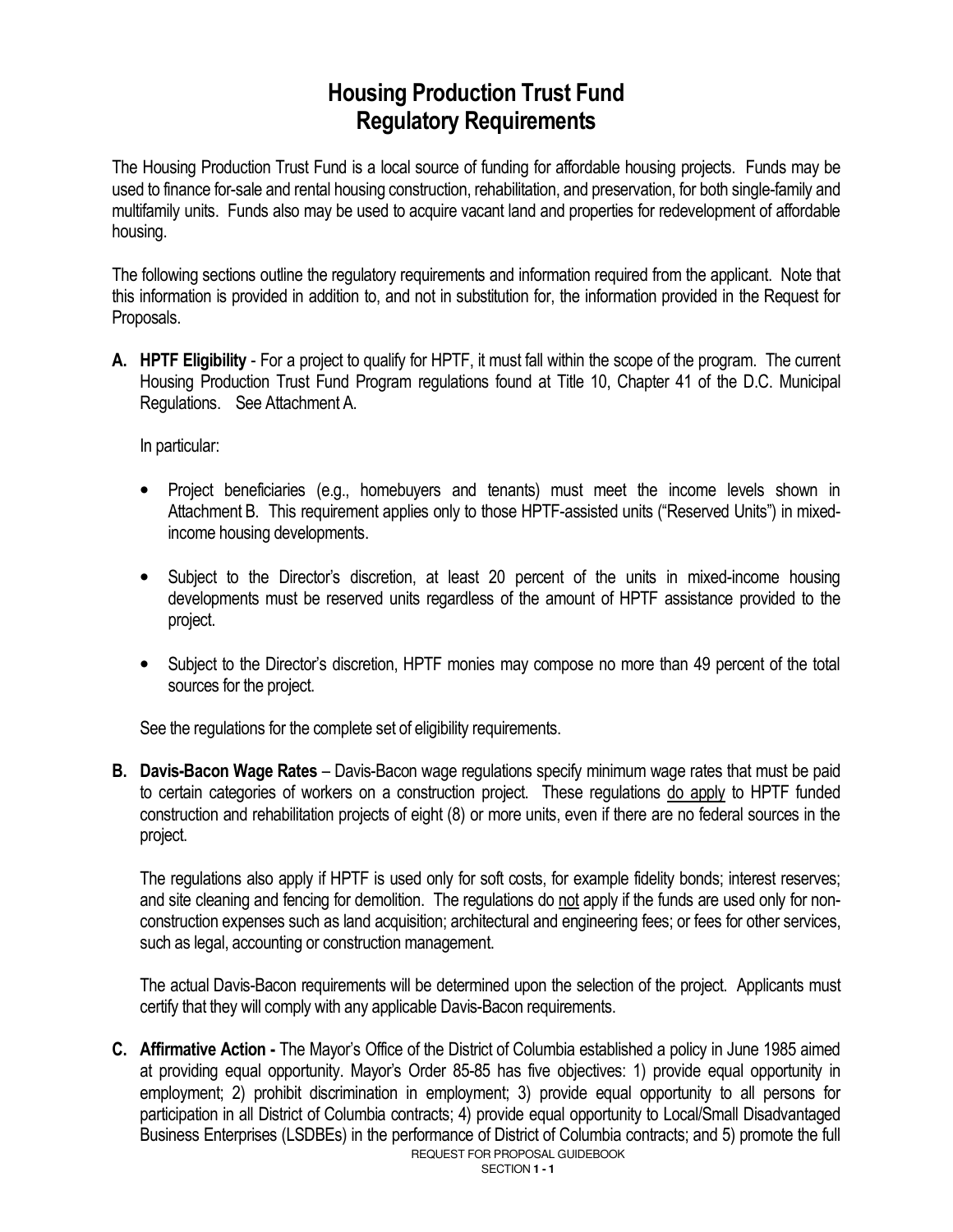realization of equal employment through affirmative, continuing programs by contractors and sub-contractors in the performance of contracts with the District of Columbia Government. After selection of the proposal, an Affirmative Action Plan (AAP) is required to be submitted to DHCD for preliminary approval. The AAP must receive final approval by the Office of Local Business Development before the execution of an agreement. Also, enclosed with the AAP is a First Source Employment Agreement that must be completed and provided as part of the AAP.

The Order applies to HPTF awards in the following cases, regardless of the number of units assisted: construction/rehabilitation awards of \$25,000 or more; or non-construction awards of \$10,000 or more. In these cases, after selection of the proposal, an Affirmative Action Plan (AAP) is required to be submitted to DHCD for preliminary approval. The AAP must receive final approval by the Office of Local Business Development before the execution of an agreement. Also, enclosed with the AAP is a First Source Employment Agreement that must be completed and provided as part of the AAP.

- **D. HUD Section 3**  HUD Section 3 requirements apply to all DHCD funded projects. DHCD encourages developers to make the economic opportunities generated by HPTF financial assistance available to low, very low and extremely low income persons, to the greatest extent feasible.
- **E. Tax Verification -** The Tax Verification validates that a developer is in compliance with the District of Columbia license and tax requirements. Verifications are required from two (2) city organizations: the D.C. Department of Employment Services (DOES) and the D.C. Office of Tax and Revenue (OTR). The results of this verification will determine whether the requesting organization is eligible to receive funding from DHCD.
- **F. Environmental Review**  There are no specific environmental review requirements for HPTF funded projects, as there are for CDBG and HOME funded projects. Nonetheless, depending upon the project's category, some level of environmental review may be required. Since the environmental review may take several months, we are asking that the applicant attempt to classify the project. This will speed the process and allow the applicant to know which level of review is required and, therefore, what to expect in terms of a timeline. DHCD will verify this information.
- **G. Vendor Eligibility List Verification** The District of Columbia uses a list of "debarred" organizations that are ineligible to do business with the city. Organizations on this list cannot receive funding from DHCD. DHCD must verify that an organization is not on this list prior to approval of any project. Nothing is required of the applicant at this time.
- **H. Site Control -** The sponsoring organization must have the right to propose a site for development. Proof of control is required and must be submitted with the application. *Projects without site control are ineligible for funding.* Acceptable documents that can demonstrate site control are:
	- $\leftrightarrow$  A copy of a long-term lease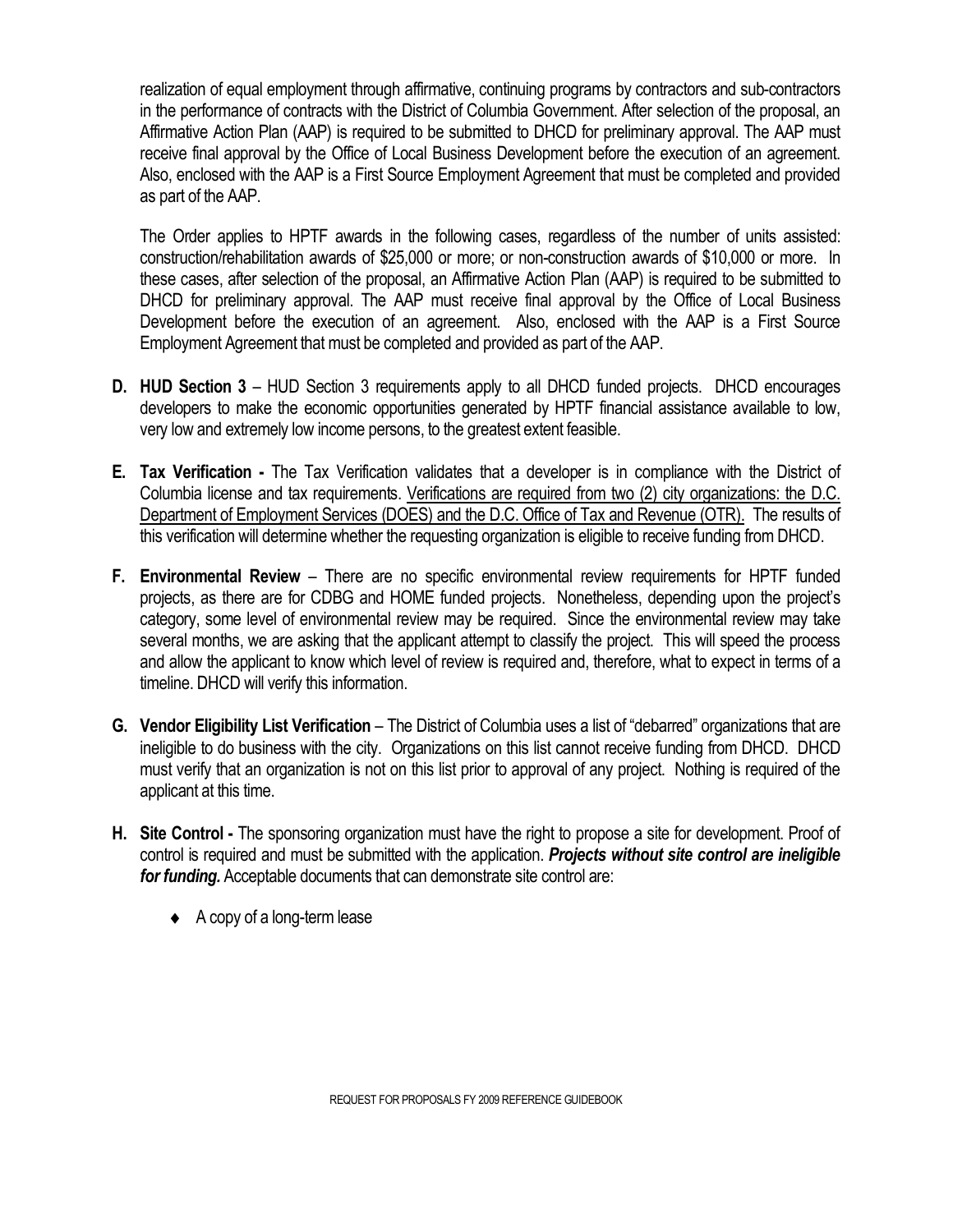#### CODE OF D.C. MUNICIPAL REGULATIONS Copyright (c) 2007 Matthew Bender & Company, Inc. a member of the LexisNexis Group. All rights reserved.

#### \*\*\* THIS DOCUMENT IS CURRENT THROUGH THE SEPTEMBER 2007 REVISIONS \*\*\*

#### TITLE 10. PLANNING AND DEVELOPMENT CHAPTER 41. HOUSING PRODUCTION TRUST FUND PROGRAM

#### *CDCR 10-4100* (2007)

10-4100. General Provisions.

 4100.1 This chapter shall set forth rules governing the operation of the Housing Production Trust Fund (the Fund), and administered by the D.C. Department of Housing and Community Development (DHCD).

4100.2 The purpose of the Fund shall be to provide financial assistance to non-profit and for-profit developers for the planning and production of low, very low and extremely low income housing and related facilities.

4100.3 The Fund is established under the authority of the Housing Production Trust Fund Act of 1988, D.C. Law 7-202 (the Act), D.C. Code § 45-3101 et seq. (1990 Repl. Vol.).

4100.4 The Director, for good cause shown in writing, may waive any provision of this chapter, except the provisions of §§ 4101.3, 4105.2, 4106.1, 4106.4, 4107.11, and 4110.3 consistent with applicable law. All waivers shall be justified by a determination that undue hardship will result from applying the requirement and where application of the requirement would adversely affect the purpose and objectives of the Fund.

STATUTORY AUTHORITY: *D.C. Code §§ 42-2801* et seq.; Mayor's Order 89-130

History of Regulations since Last Compilation (March 1994 with 1996 Supplement) February 14, 2003 emergency at 50 DCR 1605 by the Department of Housing and Community Development EXPIRED

November 22, 2002 *10 DCMR 4100 to 4199* amended at 49 DCR 10582 by the Department of Housing and Community Development

#### *CDCR 10-4101* (2007)

10-4101. Organization of the DHCD Housing Production Trust Fund.

 4101.1 DHCD shall organize and administer the Fund to facilitate creation of affordable housing and related activities for the citizens of the District of Columbia through the provision of financial assistance to eligible non-profit and for-profit developers.

4101.2 The Fund shall be a permanent proprietary revolving fund of identified, renewable, and segregated capital.

4101.3 DHCD may, subject to the provisions of the District of Columbia Depository Act, designate financial institutions described in § 4105.2(a) and located in the District of Columbia as depositories for the Fund and deposit all or a portion of the monies held by the Fund in the designated depositories.

4101.4 When selecting the financial institutions to serve as depositories for the Fund, DHCD shall give priority to financial institutions described in  $\S 4105.2(a)$  with the following characteristics:

(a) Demonstrated commitment to and expertise in community development lending;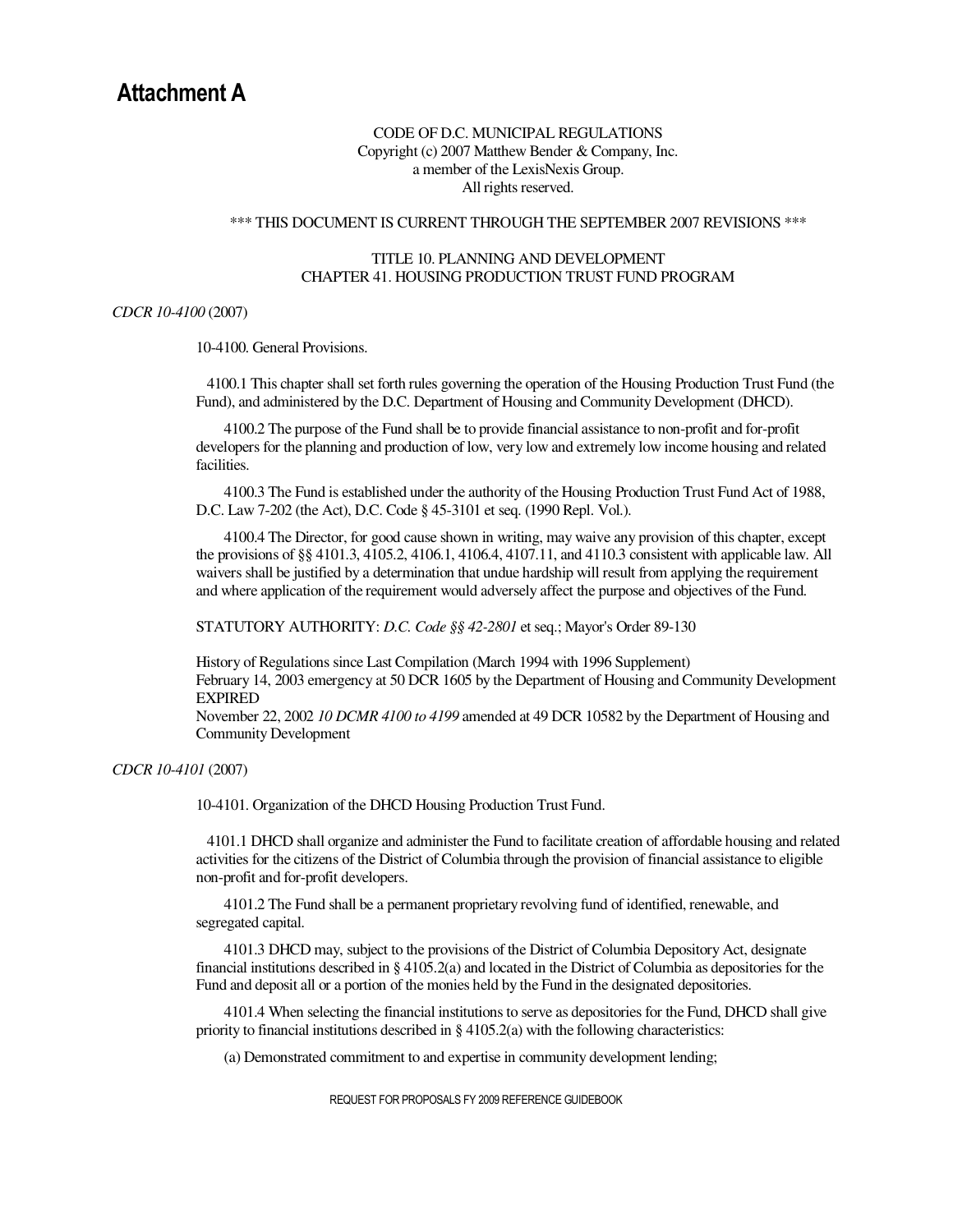(b) Ability and written commitment to provide investments of equity capital to Fund-assisted projects either directly or through a Bank Community Development Corporation (Bank CDC), or similar subsidiary entity;

(c) Demonstrated commitment to organize and capitalize a Bank CDC or increase the capitalization of an existing Bank CDC in amounts related to Fund deposits; and

(d) The ability and commitment to satisfy other criteria which DHCD may reasonably establish and make known to potential depositories.

4101.5 There shall be deposited in the Fund the following:

(a) Fee option contributions made by commercial developers pursuant to any commercial linked development program established by the Council and codified by D.C. Statute;

(b) Community Development Program contributions made pursuant to the District of Columbia Regional Interstate Banking Act of 1985 Amendment Act of 1985, effective April 1986, D.C. Law 6-107; *D.C. Code §§ 26-801* et seq.), as determined by the Superintendent of Banking and Financial Institutions in consultation with DHCD;

(c) Appropriated amounts;

(c1) Amounts to be deposited in the Fund pursuant to Section 501(b)(3) of the Housing Act of 2002 (D.C. Law 14-114), as amended by Section 1302 of the Fiscal Year 2003 Budget Support Act of 2002.

(d) Grants, fees, donations, gifts, investments or other deposits from public and private sources;

(e) Repayments of principal and interest on loans provided from the Fund, including repayments of principal and interest on loans authorized by the Homestead Housing Preservation Act of 1986, effective August 9, 1986 (D.C. Law 6-135; D.C. Official Code § 42-2101 et seq.);

(f) Proceeds realized from the liquidation of security interests held by the District under the terms of assistance provided from the Fund, including liquidation of security interests held by the District under the terms of assistance provide from the Fund through the Homestead Housing Preservation Program Act of 1986, effective August 9, 1986 (D.C. Law 6-135; D.C. Official Code § 42-2101 et seq.);

(g) Interest earned from the deposit or investment of monies from the Fund;

(h) All revenues, receipts, and fees of whatever source derived from the operation of the Fund;

(i) Lease payments received under the Land Acquisition for Housing Development Opportunities Program;

(j) Any fee or portion of an application fee that the Zoning Commission, by rule, may require an applicant for a Planned Unit Development to pay when the applicant proposes a housing production option or fee option in connection with a Planned Unit Development application, to the extent that the Zoning Commission designates that the fee or portion of that fee shall be allocable to the Fund;

(k) Available Community Development Block Grants; and

(l) Any other funds as may be designated for this purpose by Council action.

4101.6 The Fund shall be organized into a Housing Production Component and a Special Financial Products Component.

4101.7 The Housing Production Component shall provide loans and grants for the production of housing for target populations on a continuing basis as authorized by D.C. Law 7-202, as amended, and detailed in this chapter; including loans and grants for acquisition, construction, rehabilitation and preservation of housing affordable by low, very low and extremely low income households. The duration of the period of affordability for which the housing shall be affordable on a continuing basis is detailed in § 4107.2(c).

4101.8 The Special Financial Products Component shall provide a variety of specialized forms of financial assistance authorized by D.C. Law 7-202 and specified in this chapter.

History of Regulations since Last Compilation (March 1994 with 1996 Supplement)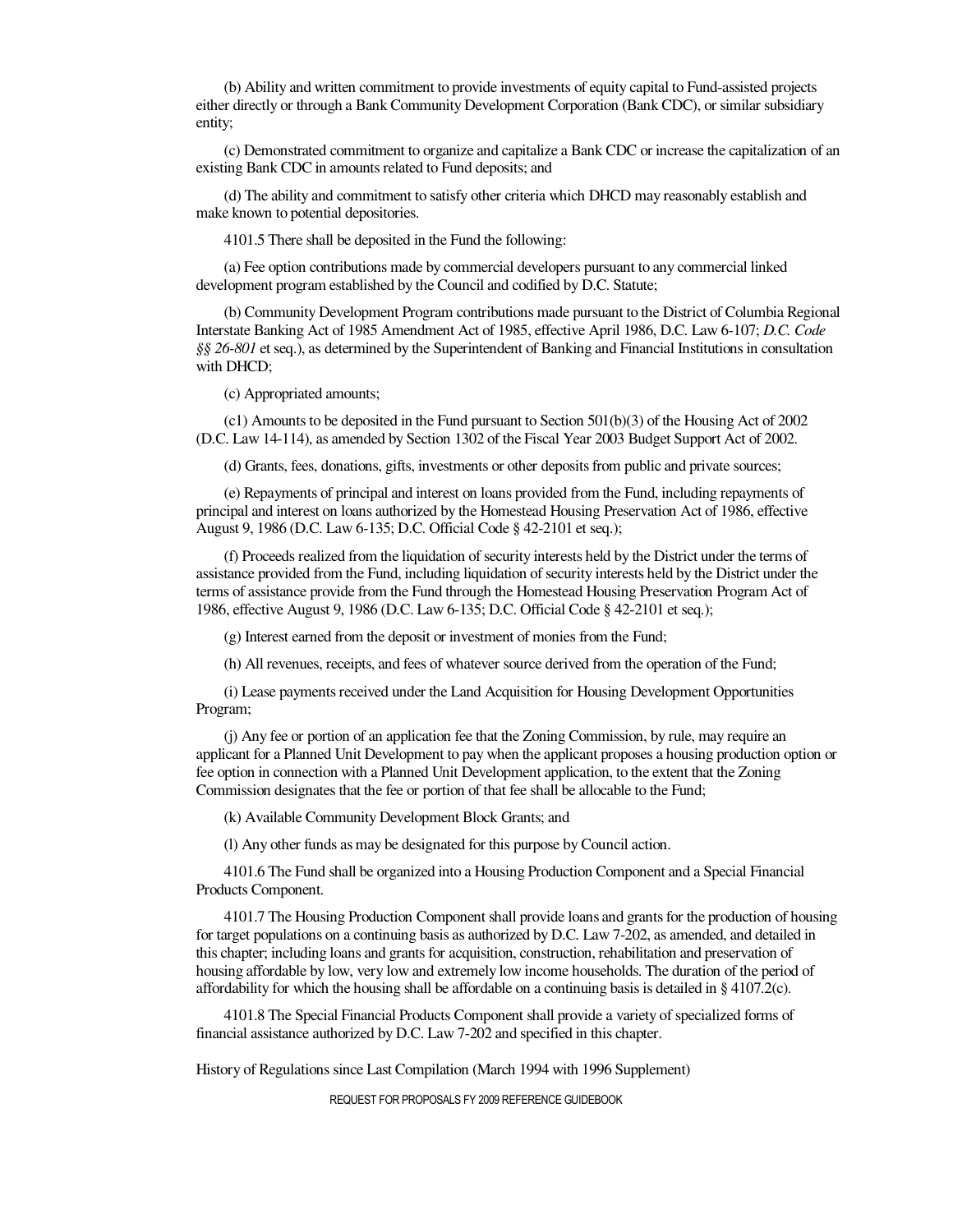January 13, 2006 *10 DCMR 4101.7*, *4102.1*, *4107.2*, *4112.8*, *4112.9*, *4199.1* amended at 53 DCR 293 by the Department of Housing and Community Development

February 14, 2003 emergency at 50 DCR 1605 by the Department of Housing and Community Development EXPIRED

November 22, 2002 *10 DCMR 4100 to 4199* amended at 49 DCR 10582 by the Department of Housing and Community Development

*CDCR 10-4102* (2007)

10-4102. Responsibility and Authority of DHCD.

 4102.1 DHCD shall have responsibility and authority for administration of the Fund. DHCD is authorized to pay all reasonable costs of fund administration from the Fund not to exceed in a fiscal year 5 percent of the funds deposited into the Fund during the year.

4102.2 The Director shall allocate monies deposited in the Fund between the Housing Production Component and the Special Financial Products Component. Funds shall be allocated so that, in a given year, no more than 25 percent of the Fund may be allocated to the Special Financial Products Component.

4102.3 DHCD may establish specific underwriting criteria, evaluation procedures, priorities, and other criteria and procedures consistent with the Act and this chapter as may be necessary for the effective day-today operation of the Fund. These guidelines and procedures may be revised from by DHCD.

4102.4 The guidelines and procedures shall be specified in writing and made available to any financial institution seeking to be designated as a depository for the Fund pursuant to § 4101.3, or as a Participating Lender as described in § 4105.1 or to any applicant for assistance under the Fund.

4102.5 DHCD shall establish a One Stop Center to provide information to potential developers considering the development of affordable housing, particularly minority and non-profit developers.

4102.6 The One Stop Center shall provide potential housing developers with direct access to information and assistance on housing production programs including, but not limited to, the following:

(a) Available public and private sources of debt and equity capital;

(b) Housing programs of DHCD, the D.C. Housing Finance Agency, other District and federal agencies; and

(c) Pre-application technical assistance to non-profit housing developers.

4102.7 DHCD shall develop an annual community outreach plan, which shall promote maximum visibility of the Fund and its operations and full participation by developers, lenders, and District residents who request assistance through the Fund.

4102.8 DHCD shall periodically review Fund revenue sources to determine what additional revenue sources may be required to assure the continuation of the Fund and its programs and, if necessary, shall request Council action to access revenue sources otherwise unavailable to DHCD.

4102.9 DHCD shall also be responsible for the following:

(a) Filing with the Chairperson of the Council Committee on Housing and Economic Development quarterly and annual reports on activities and expenditures of the Fund;

(b) Conducting public hearings, and making annual assessments of the continued housing needs of low, very low and extremely low income households;

(c) Monitoring for compliance written agreements entered into by DHCD and commercial developers any Borrower or Grantee receiving Fund assistance pursuant to the Act and the rules; and

(d) Commissioning an annual audit report of the Fund by a Certified Public Accountant or firm of public accountants independent of DHCD in accordance with generally acceptable government auditing standards covering financial and compliance audits which sets forth the amount of deposits in the Fund, the aggregate amount of all loans or grants issued by the Fund, and the number and amount of Fund loans in default.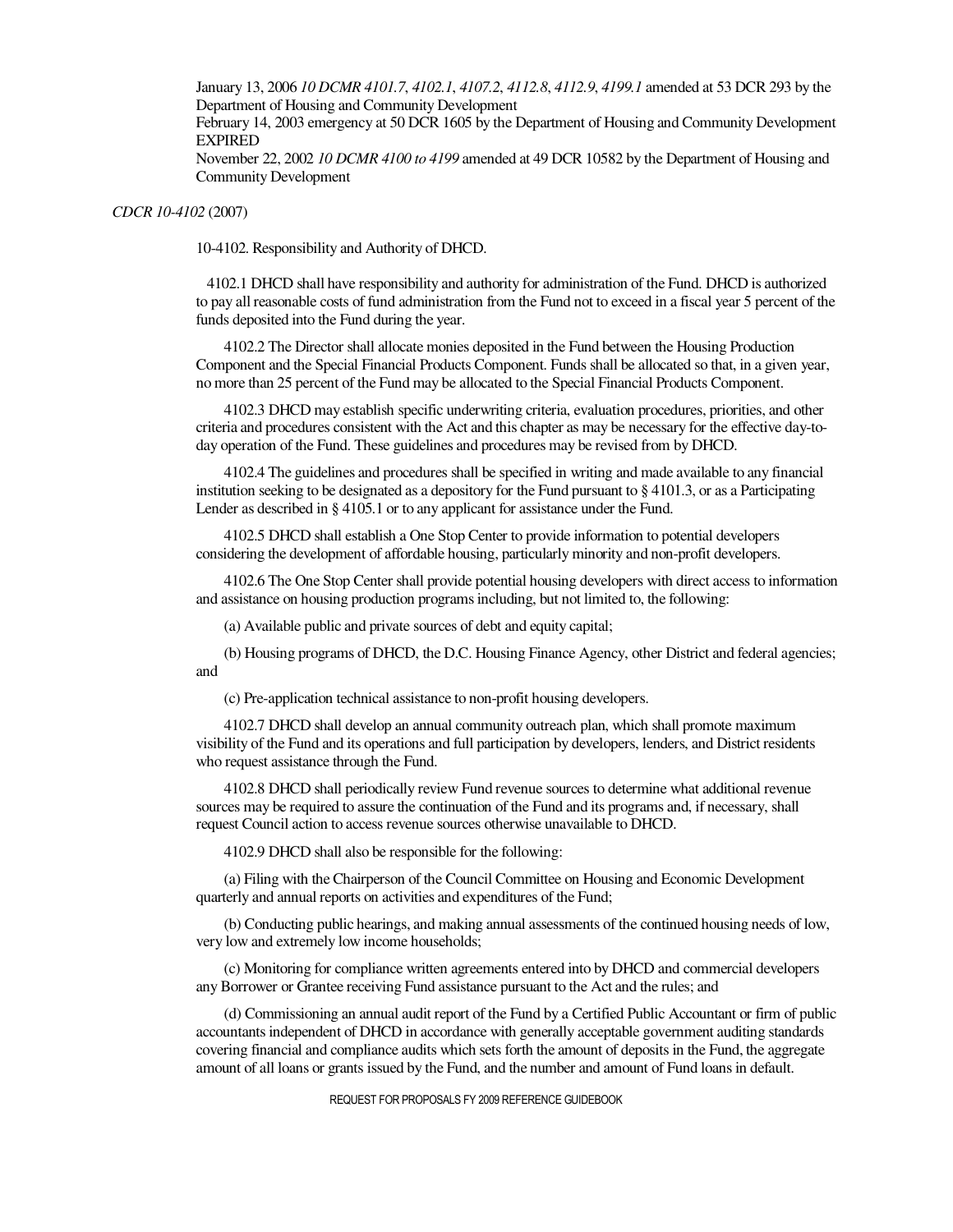History of Regulations since Last Compilation (March 1994 with 1996 Supplement) January 13, 2006 *10 DCMR 4101.7*, *4102.1*, *4107.2*, *4112.8*, *4112.9*, 4119.1 amended at 53 DCR 293 by the Department of Housing and Community Development

February 14, 2003 emergency at 50 DCR 1605 by the Department of Housing and Community Development EXPIRED

November 22, 2002 *10 DCMR 4100 to 4199* amended at 49 DCR 10582 by the Department of Housing and Community Development

#### *CDCR 10-4103* (2007)

10-4103. The Housing Production Trust Fund Board.

 4103.1 The Mayor shall establish an advisory Housing introduction Trust Board (Board) to advise DHCD on the development, financing and operation of the Fund and other matters related to the planning and production of housing for low and moderate income households.

4103.2 The Board shall offer advice with respect to the following functions of the DHCD Director:

(a) Identifying and developing sources of private and public capital for the Fund and its projects, to ensure the growth and continuation of the Fund and the achievement of its mission;

(b) Advocating participation in the Fund and its activities by private for-profit and non-profit entities to increase the production of affordable housing and related facilities for low, very low and extremely low income households;

(c) Developing strategies to leverage capital for profit and non-profit community development corporations, public development corporations and similar entities and to identify other resources available for the production of affordable housing for low, very low and extremely low income households;

(d) Monitoring, reviewing, and analyzing Fund programs and operations, providing guidance on the most effective private and public market practices for management of the Fund;

(d1) Monitoring, reviewing and analyzing the actions required to ensure that funds are allocated and used as required by Title V of the Housing Act of 2002 (D.C. Law 14-114);

(e) Encouraging and assisting housing developers, particularly non-profit housing developers, to effectively and efficiently access the Fund, DHCD, and private sector real estate finance opportunities to secure debt and equity capital required to provide affordable housing opportunities and on-site child development facilities for low, very low and extremely low income households; and

History of Regulations since Last Compilation (March 1994 with 1996 Supplement) February 14, 2003 emergency at 50 DCR 1605 by the Department of Housing and Community Development EXPIRED

November 22, 2002 *10 DCMR 4100 to 4199* amended at 49 DCR 10582 by the Department of Housing and Community Development

#### *CDCR 10-4104* (2007)

10-4104. The Housing Production Component.

 4104.1 Funds allocated to the Housing Production Component may be used to provide Housing Production loans, grants and equity capital investments by DHCD to Eligible Entities described in § 4106.1.

4104.2 DHCD may establish guidelines and procedures consistent with the Act and this chapter as may be necessary to review and authorize equity investments by the Fund. These criteria and procedures may be revised by DHCD.

4104.3 Housing Production funds may be used for the following activities: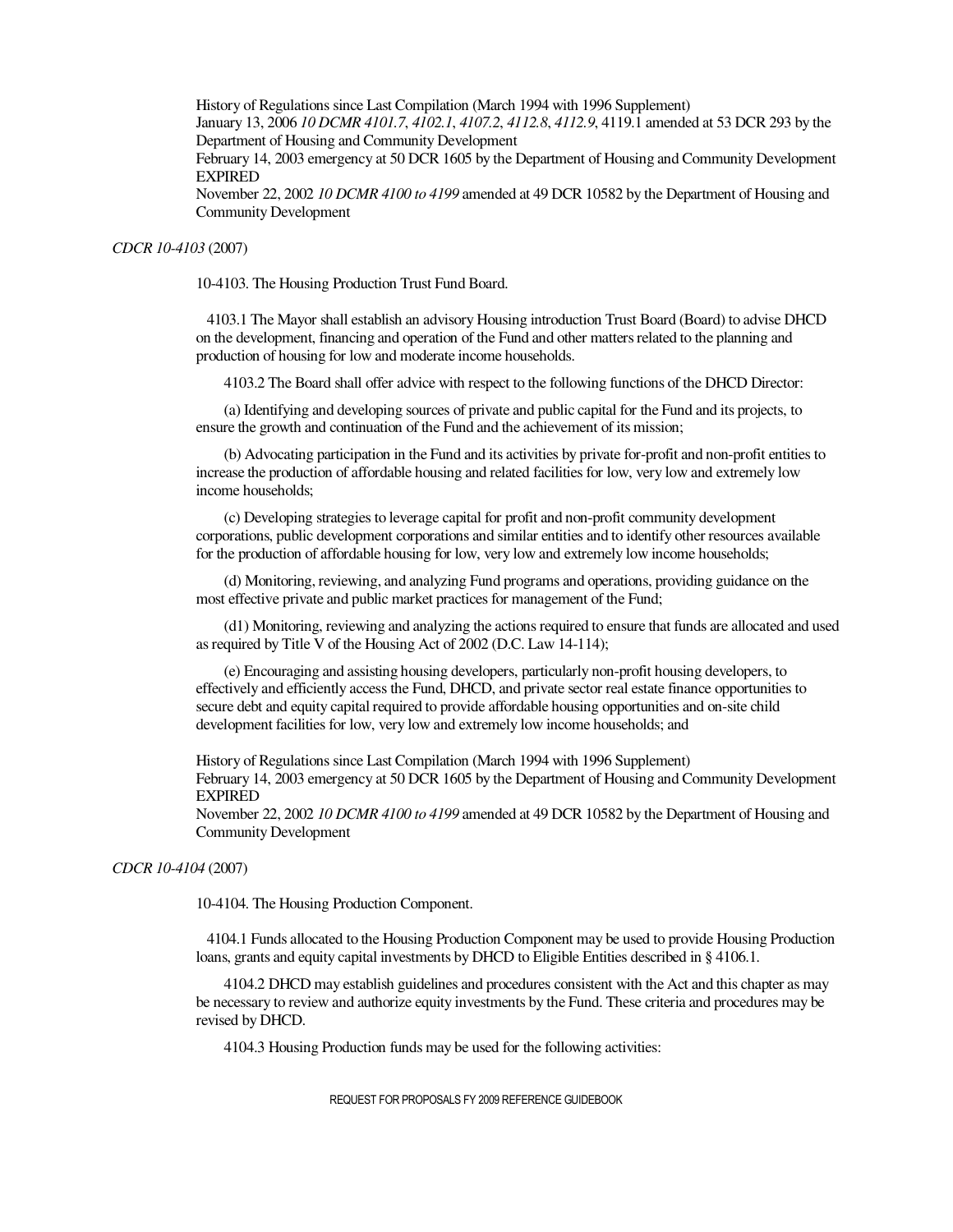(a) Acquisition of real property for housing uses, including housing for the elderly, disabled or handicapped;

(b) Construction of residential structures or substantial rehabilitation of housing and related facilities, including the provision of loans to develop housing and provide services for the elderly, elderly special needs, disabled or handicapped, or other special needs individuals and families;

(c) Improvements to preserve housing including repairs needed to correct or remove actual or incipient D.C. Code violations which, if not repaired, would reasonably be expected to result in District of Columbia Housing Code deficiencies within five (5) years; and

(d) Operating Capital for housing development, including funds to retain Professional Services, or to establish a Contingency Reserve Fund of up to ten percent (10%) of the Housing Production assistance, as follows:

(1) Professional services costs for reasonable and customary costs of architectural, engineering and related professional services required in the preparation of rehabilitation plans, drawings, write-ups, or specifications of work, including grants for architectural designs for adaptive re-use of previously onresidential structures, provided that the applicant is able to demonstrate in writing to DHCD or its designee that the property for which the architectural design for adaptive re-use has been submitted has been reviewed by a licensed architect and has been found to be economically feasible for conversion to housing.

(2) Financing costs, including processing and loan settlement. Examples of financing costs include the following:

(A) The cost of building permits and related fees;

(B) Loan origination fees;

(C) Credit reports;

(D) Fees for title work and other legal fees related to obtaining art acceptable title report;

(E) Fees for recording and filing legal documents related to the loan;

(F) Appraisal fees; and

(G) Fees for an independent rehabilitation cost estimate; and

(3) A Contingency Reserve Fund to be used for unanticipated construction interest or construction costs and unanticipated increases in other eligible costs; and

(e) Predevelopment expenses for projects sponsored by non-profit housing developers;

(f) Loans for first-effort model projects;

(g) Financing for construction loan guarantees or collateral;

(h) Other loans and grants for housing production determined by DHCD to be consistent with this Chapter and the Housing Production Trust Fund Act of 1988 as amended.

4104.4 All Housing Production Loans and Grants shall conform to the following underwriting standards and criteria:

(a) The Housing Production Loan or Grant shall constitute no more than forty-nine percent (49%) of the total Development Costs;

(b) The Housing Production Loan shall be secured by a lien on the property, which may be subordinate to other lien(s) encumbering the property;

(c) The term of the Housing Production Loan shall be up to forty (40) years, or the term of the superior mortgage, if any, whichever is longer;

(d) Any mortgage that is superior to a Fund loan may be refinanced subject only to the express prior written approval of DHCD or its designee; and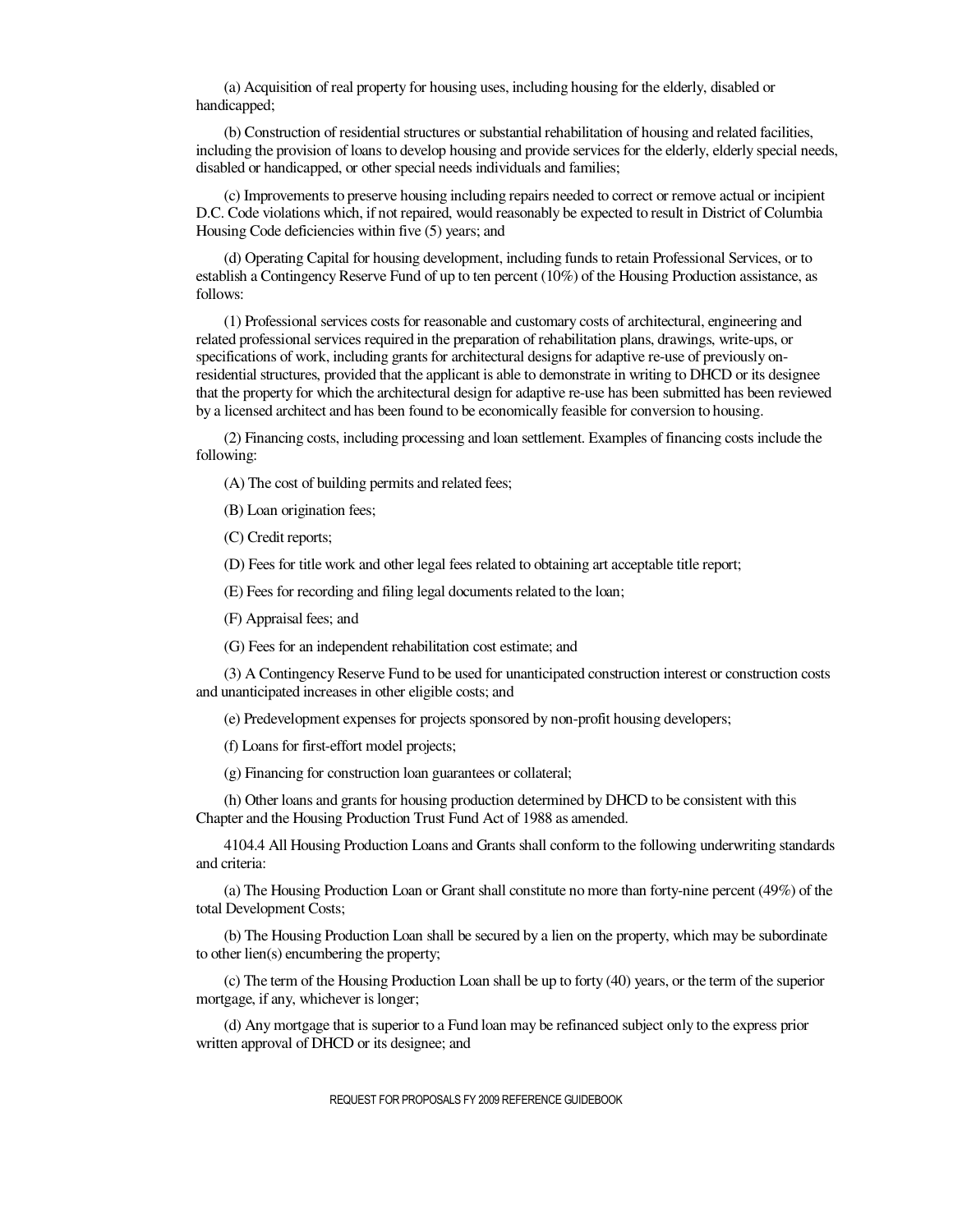(e) DHCD reserves the right to review the terms and conditions of the new superior mortgage(s) and to require amendment of any conditions of the Housing Production Loan before granting approval of any proposed refinancing of a superior mortgage.

History of Regulations since Last Compilation (March 1994 with 1996 Supplement) February 14, 2003 emergency at 50 DCR 1605 by the Department of Housing and Community Development EXPIRED

November 22, 2002 *10 DCMR 4100 to 4199* amended at 49 DCR 10582 by the Department of Housing and Community Development

#### *CDCR 10-4105* (2007)

10-4105. Participating Lenders for Housing Production Trust Fund Assistance.

 4105.1 DHCD may designate certain Financial Institutions to be Participating Lenders authorized to originate loans from the Fund pursuant to the Act and this chapter.

4105.2 The following types of financial institutions shall be eligible to apply to be designated Participating Lenders and to originate loans from the Fund:

(a) Financial institutions which have accounts insured by any agency of the United States or subsidiary entities of such institutions;

(b) Financial institutions who are approved mortgagees of the Federal Housing Administration, U.S. Department of Housing and Urban Development;

(c) Any financial institution including one designated by Fannie Mae or Freddie Mac as a seller/servicer, that presents evidence of responsibility, permanency, financial adequacy, and requisite administrative capabilities determined acceptable by DHCD;

(d) Any mortgage banking or mortgage brokerage firm licensed and regulated by the D.C. Office of Banking and Financial Institutions; and

(e) National nonprofit intermediaries such as the Local Initiatives Support Corporation and the Enterprise Foundation, and local nonprofit lenders that present evidence of responsibility, permanency, financial adequacy, and requisite administrative capabilities determined acceptable by DHCD.

4105.3 When evaluating Financial Institutions described in § 4105.2 to select Participating Lenders to originate loans from the Fund, DHCD may give priority to Financial Institutions which demonstrate the following:

(a) Ability and commitment to provide investments of equity capital to Fund-assisted projects either directly or through one or more subsidiary entities;

(b) Commitment to expand their housing production lending in the District which is not related to Fund assistance; or

(c) Demonstrated commitment to and expertise in housing production lending for low, very low and extremely low income households.

4105.4 Each Participating Lender approved to originate loans from the Fund shall be required to execute a contract with DHCD, which shall set forth the rights and responsibilities of both the Participating Lender and DHCD. The contract terms shall include, but not be limited to, the following:

(a) All Fund loans originated by the Participating Lender shall conform to written underwriting criteria, evaluation procedures, priorities, written provisions to prevent conflict of interest and identify any real or potential conflict of interest situations between the Participating Lender and the project sponsor and other criteria and procedures established by DHCD consistent with the Act and this chapter;

(b) All Fund loans originated by the Participating Lender shall be subject to review and audit by DHCD; and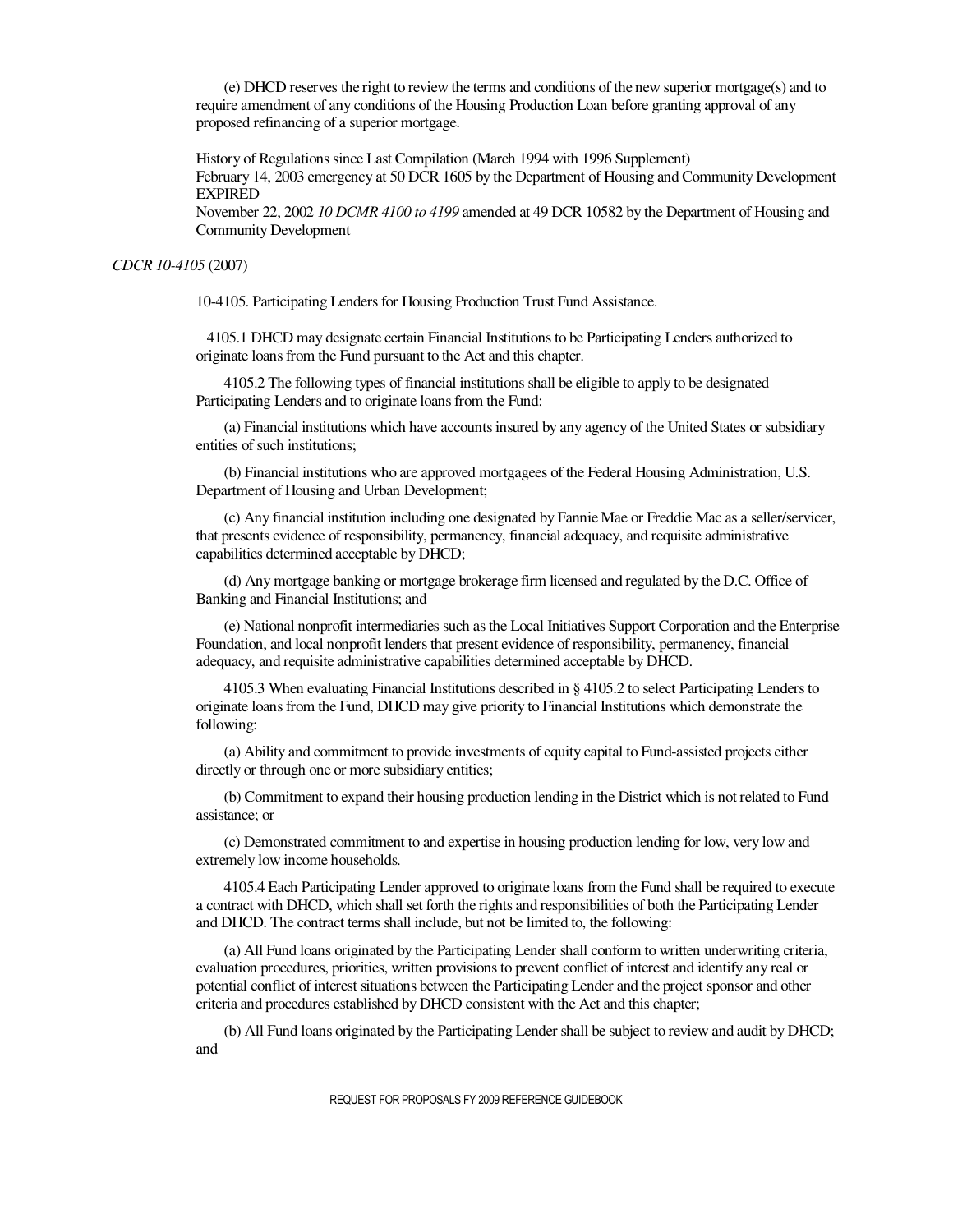(c) The Participating Lender shall be obligated to purchase at its own expense the full amount of any Fund loan which the Participating Lender has originated and DHCD has determined, in its sole discretion, not to be in compliance with the Act, this chapter, or DHCD's written criteria, procedures and priorities.

4105.5 DHCD shall establish and publish the procedures consistent with the Act and this chapter by which DHCD will allocate reservations of Fund monies to Participating Lenders.

4105.6 DHCD may authorize Participating Lenders to assess Eligible Borrowers fees, not to exceed an amount determined by DHCD to be reasonable, to accept and process applications submitted by Eligible Borrowers for Fund loans. The fees may include, but not necessarily be limited to, the following:

(a) Origination fees;

(b) Loan discounts;

(c) Appraisal review fees;

(d) Lender inspection fees; and

(e) Fees for preparation or review of closing documents.

History of Regulations since Last Compilation (March 1994 with 1996 Supplement) February 14, 2003 emergency at 50 DCR 1605 by the Department of Housing and Community Development EXPIRED

November 22, 2002 *10 DCMR 4100 to 4199* amended at 49 DCR 10582 by the Department of Housing and Community Development

#### *CDCR 10-4106* (2007)

10-4106. Applications for Housing Production Trust Fund Assistance.

4106.1 An entity may be eligible to make application for financial assistance from the Fund if the entity:

(a) Is a person, partnership, joint venture, non-profit or for-profit organization, corporation or other entity legally capable of entering into contractual obligations;

(b) Can establish to the satisfaction of DHCD or its designee reasonable capacity to provide the financial requirements of the project;

(c) Supplies information satisfactory to DHCD or its designee of its management capabilities with respect to development, ownership or operation of the project; and

(d) Certifies its compliance and warrants continued compliance with all applicable non-discrimination, equal opportunity, affirmative action, and minority business enterprise requirements of the federal and District governments.

4106.2 All applicants shall demonstrate evidence satisfactory to DHCD or its designee of site control of the specified property to be developed. Evidence of site control may include, but is not limited to, the following:

(a) Title by deed or similar instrument evidencing ownership; or

(b) Fully executed purchase contract, installment contract, option agreement or similar contractual instrument.

4106.3 DHCD reserves the right to develop specific procedures consistent with the Act and this chapter. The Department shall afford priority consideration to Non-profit Housing Developers and developers that are Local Small Disadvantaged Business Enterprises. The Department also may afford priority consideration project sponsors that are more than 50 percent owned by Non-profit Housing Developers or tenant associations.

4106.4 The following individuals or entities shall be ineligible to make applications for financial assistance from the Fund and to receive such assistance: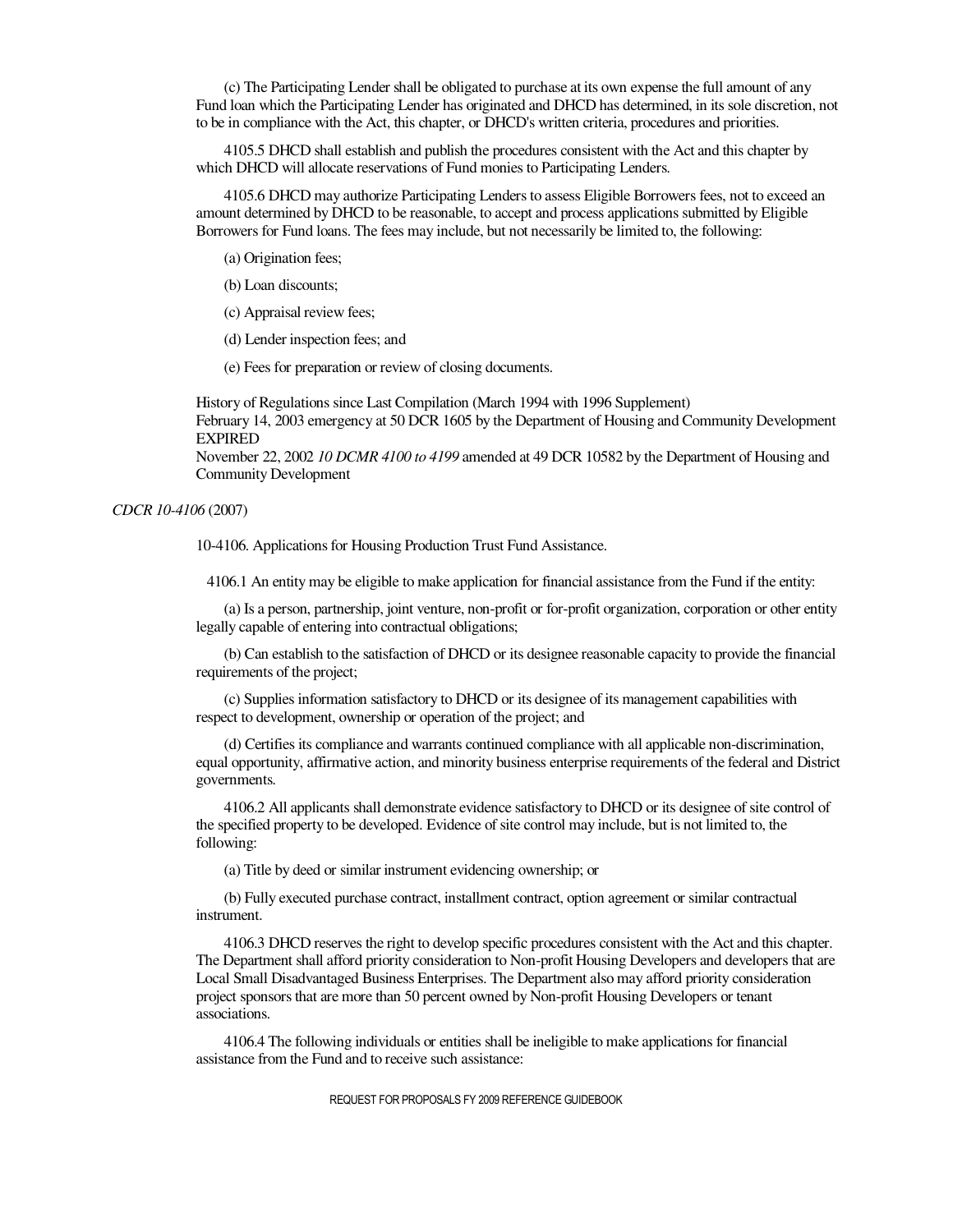(a) Any person(s) including employees, agents, consultants, officers, elected officials or appointed officials of the District of Columbia government or DHCD determined to have a conflict of interest because of their responsibilities to the Fund, consistent with the provisions of the Ethics in Government Act of 1978 *(18 U.S.C. 207* (Supp. IV 1980)) and D.C. Code § 1-1461 (1987 Repl. Vol.);

(b) Individuals, corporations, partnerships, or joint ventures officially excluded from participation in District of Columbia or federal contracting activities; and

(c) Individuals prohibited by act of law from participating in District of Columbia contracting activities.

4106.5 DHCD shall in each fiscal year, announce the availability of Fund assistance and a summary of the requirements for receipt of applications for such assistance.

4106.6 In the announcement of availability of Fund assistance, DHCD shall provide general information, in a form prescribed by DHCD, which may include, but is not limited to, the following:

(a) The deadline date(s) or other alternative timing requirements for submission of applications;

(b) The names and addresses of the Participating Lenders, if any, from whom application material and instructions may be obtained and to whom completed applications may be returned;

(c) Application fees, if any, required of applicants;

(d) A detailed description of the types of assistance available through the Fund and the types of activities eligible for assistance from the Fund; and

(e) Criteria that will be used to evaluate applications and make awards.

4106.7 DHCD's announcement of availability of Fund assistance and summary of application requirements shall be published in the following:

(a) At least two (2) newspapers of general circulation in the District of Columbia; and

(b) In a newspaper(s) serving minority communities in the District of Columbia.

History of Regulations since Last Compilation (March 1994 with 1996 Supplement) February 14, 2003 emergency at 50 DCR 1605 by the Department of Housing and Community Development EXPIRED

November 22, 2002 *10 DCMR 4100 to 4199* amended at 49 DCR 10582 by the Department of Housing and Community Development

#### *CDCR 10-4107* (2007)

10-4107. Eligibility and Priority Criteria for Housing Production Component Assistance.

 4107.1 Properties for which an Eligible Borrower may receive Housing Production Component assistance shall provide a minimum of twenty percent (20%) of the total housing units in the development or project as Reserved Units on a continuing basis as further defined in § 4107.2(c).

4107.1a In each fiscal year, funds shall be awarded from the Housing Production Component and the Special Financial Products component so that, in aggregate:

(a) At least forty percent (40%) of the funds awarded in the fiscal year shall benefit extremely lowincome households;

(b) At least forty percent (40%) of the funds awarded in the fiscal year shall benefit very low income households; and

(c) At least fifty percent (50%) of the funds awarded in the fiscal year shall be for the development or rehabilitation of rental housing.

4107.1b In evaluating and scoring project proposals in response to an announcement of availability of Fund assistance, DHCD shall grant additional weight to project proposals that would achieve the objectives set forth in 4107.1a.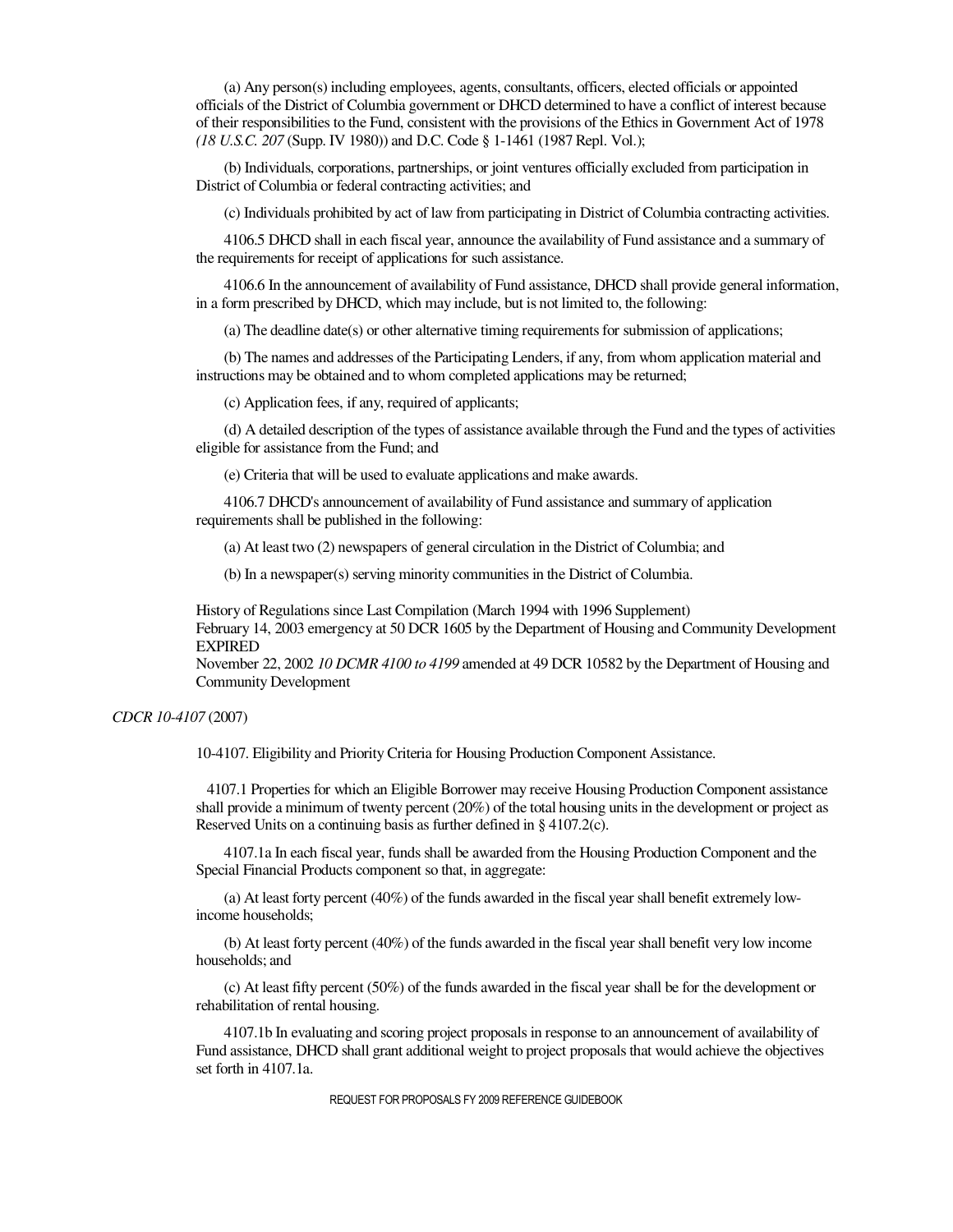4107.2 Fund assistance shall be limited as follows:

(a) The percentage of all units which are Reserved Units in properties assisted with Housing Production Component funds shall not be less than the percentage of the project's total development costs which are financed by the Fund, as determined by DHCD;

(b) The type and size of the Reserved Units shall be representative of the other housing units in the project for which assistance is not provided through the Fund;

(c) Reserved units shall be continuously affordable to low, very low and extremely low-income households as required by the Act and further specified in § 4112.5, subject to the following requirements:

(1) Reserved Units shall be continuously affordable for a period of at least 15 years from the date of loan settlement for for-sales units;

(2) Reserved Units shall be continuously affordable for a period of at least 40 years from the date of the issuance of a Certificate of Occupancy for rental units; and

(3) No period of affordability will be attached to units where assistance is provided for the rehabilitation of owner-occupied single-family homes or where assistance is provided under the Homestead Housing Preservation Act of 1986, effective August 9, 1986 (D.C. Law 6-135; D.C. Official Code § 42-2107) or another statutory program; and

(d) The property shall be located in the District of Columbia.

4107.3 For compliance with the requirements regarding Reserved Units, the following shall apply:

(a) In determining the number of Reserved Units for compliance with any requirement of this section, any fraction of a whole number shall be rounded up to the next highest whole number;

(b) The maximum allowable monthly rents for Reserved Units, including utilities, determined periodically by DHCD shall be based on thirty percent (30%) of one-twelfth (1/12) of the annual top income limit for low, very low and extremely low income households, as published periodically by DHCD, and as those terms are defined in § 4199. The formula shall be applied as follows.

| <b>Type of Unit</b>                        | <b>Applicable Low Income Limit</b> |
|--------------------------------------------|------------------------------------|
| Efficiency (or bed in congregate facility) | One person limit                   |
| 1 Bedroom                                  | Two person limit                   |
| 2 Bedroom                                  | Three person limit                 |
| 3 Bedroom                                  | Five person limit                  |
| 4 Bedroom                                  | Seven person limit                 |
| 5 Bedroom                                  | Eight person limit                 |

(c) Where the provision of essential utilities is not included as part of the rent, a reasonable allowance for utilities as determined by DHCD shall be subtracted from the maximum allowable rent in determining compliance with affordable rent requirements.

4107.4 The applicant shall certify to DHCD that the applicant shall rent all Reserved Units in the project exclusively to low, very low and extremely low income households, consistent with the requirements of § 4112.5, and shall certify annually that such units have been rented exclusively to eligible households.

4107.5 Properties which are occupied at the time of submission of an application for assistance under the Fund, or which shall be occupied during rehabilitation or other improvement activity, shall be eligible for participation in the Fund's programs provided that the relocation requirements of § 4107.6 are met.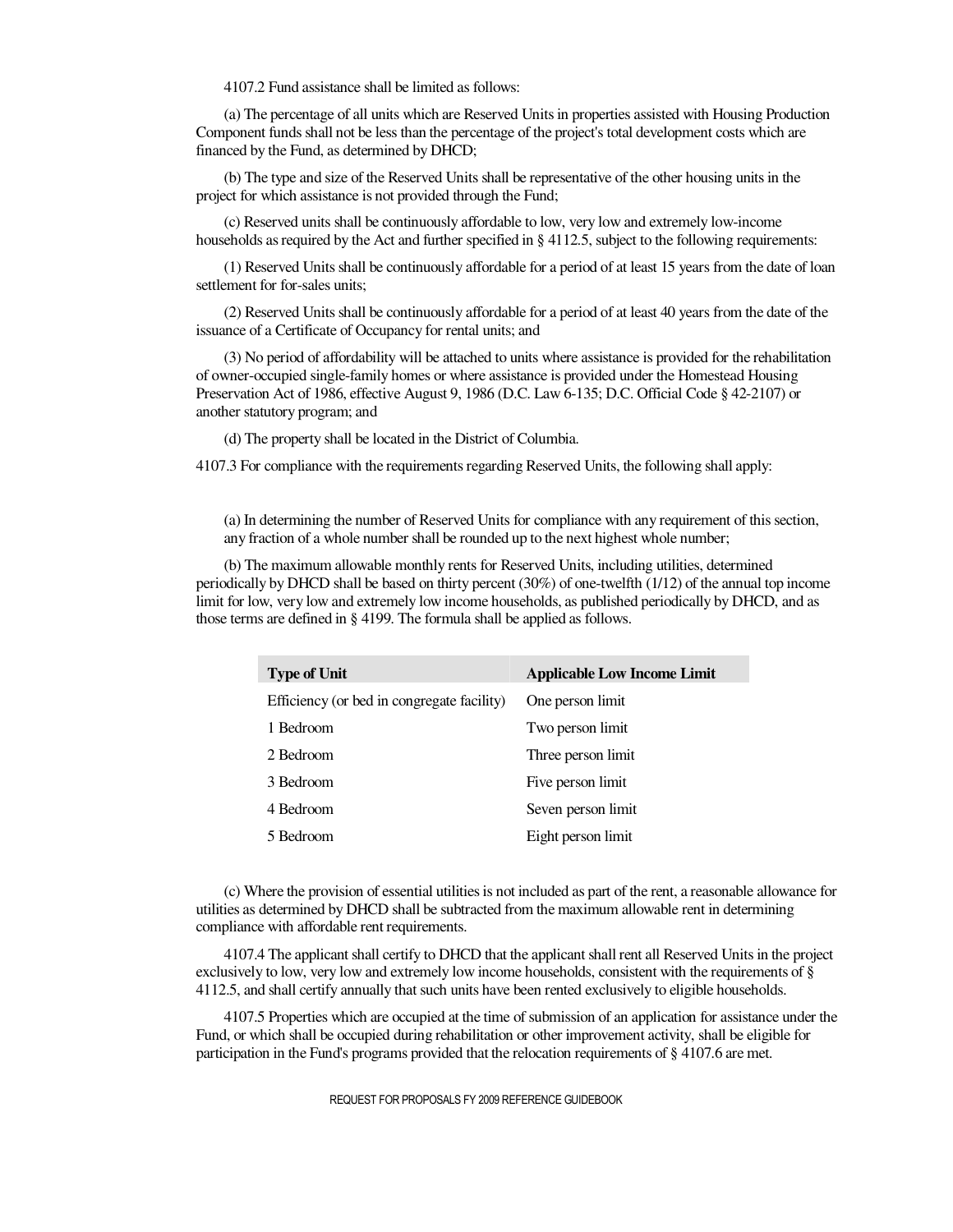4107.6 Occupants of property that will be improved with Fund monies shall be eligible for relocation assistance in accord with District of Columbia law. Persons considered permanently displaced by activity assisted by the Fund shall include those whose displacements result from demolition activity.

4107.7 Property for which an eligible entity may receive a Fund assistance shall not include hotels, motels, dormitories, fraternity or sorority houses, hospitals, nursing homes, sanitariums, rest homes, trailer parks and other similar facilities used for residential purposes.

4107.8 The following types of housing developments shall receive priority consideration for Housing Production Loans, provided they also meet other eligibility requirements;

(a) Developments in which at least fifteen (15%) of the total units contain three (3) or more bedrooms and will be available for rental or sale to low, very low and extremely low income households consisting of four (4) or more persons; and

(b) (deleted)

(c) (deleted)

(d) Housing developments that include child development facilities.

4107.9 Projects assisted with Housing Production Component monies shall be determined by DHCD or its designee to be economically feasible according to standard underwriting criteria, consistent with private market requirements, which shall be updated periodically by DHCD, and furnished to applicants.

4107.10 Underwriting criteria may include, but are not limited to, the following:

(a) Loan-to-value ratio;

(b) Debt coverage ratio;

(c) Allowable vacancy loss calculation;

(d) Replacement and operating cost reserves;

(e) Criteria for operating cost allowances;

(f) Appraisal and market analysis requirements; and

(g) Borrower capability and credit requirements.

4107.11 Fund assistance for housing shall be limited to amounts needed to support the availability of Reserved Units which are affordable for occupancy by low, very low and extremely low income households as defined in § 4199.

History of Regulations since Last Compilation (March 1994 with 1996 Supplement)

January 13, 2006 *10 DCMR 4101.7*, *4102.1*, *4107.2*, *4112.8*, *4112.9*, 4119.1 amended at 53 DCR 293 by the Department of Housing and Community Development

February 14, 2003 emergency at 50 DCR 1605 by the Department of Housing and Community Development EXPIRED

November 22, 2002 *10 DCMR 4100 to 4199* amended at 49 DCR 10582 by the Department of Housing and Community Development

#### *CDCR 10-4108* (2007)

10-4108. Approval and Funding of Applications and Continuing Responsibilities of Developers.

 4108.1 Upon receipt of any application for a financial assistance from the Fund, DHCD or its designee shall perform an initial review to determine the completeness and its compliance with Property and other eligibility requirements as specified in §§ 4106 and 4107.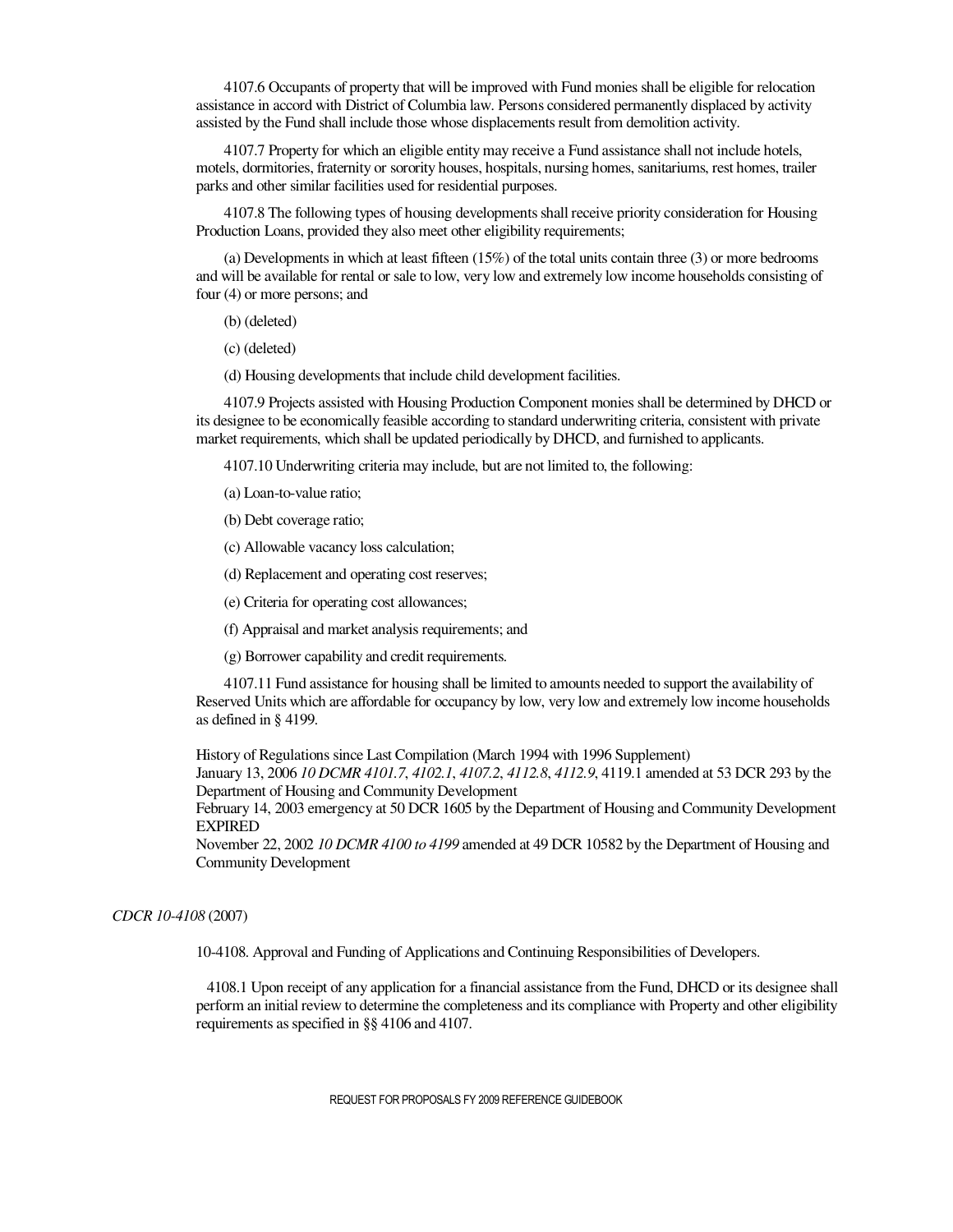4108.2 DHCD or its designee shall reject applications which are initially determined to be incomplete or ineligible and may, in its sole discretion, grant additional time as it deems appropriate to enable applicants to correct deficiencies identified during the initial evaluation of the application.

4108.3 Applications determined to be complete and meeting intake requirements shall be reviewed by DHCD, or its designee, in accordance with the criteria established pursuant to this chapter.

4109.4 The DHCD or its designee shall approve or reject applications based on written underwriting criteria, evaluation procedures, priorities, and other criteria and procedures, consistent with the Act, this chapter and funding availability.

4108.5 All applications rejected by Participating Lenders shall be referred to DHCD for review and further consideration. DHCD reserves the right to evaluate, approve and fund directly the applications independent of the Participating Lender.

4108.6 At the sole discretion of DHCD, highly ranked applications for which there is no current funding availability may be held by DHCD for subsequent late approval if additional funds become available or earlier approved projects are not proceeding on a timely basis.

4108.7 DHCD or its designee shall notify all applicants, in writing, of its final decision regarding application approval or disapproval.

4108.8 The initial approval of applications by DHCD or its designee shall be in the form of a written conditional commitment letter to the applicant which shall establish conditions precedent to receipt of financial assistance through the Fund.

History of Regulations since Last Compilation (March 1994 with 1996 Supplement) February 14, 2003 emergency at 50 DCR 1605 by the Department of Housing and Community Development EXPIRED

November 22, 2002 *10 DCMR 4100 to 4199* amended at 49 DCR 10582 by the Department of Housing and Community Development

*CDCR 10-4109* (2007)

10-4109. The Special Financial Products Component.

 4109.1 Funds allocated to the Special Financial Products Component may be used to provide Special Financial Products to Eligible Borrowers, described in § 4106.1 who may be eligible to make an application for a Housing Production Loan.

4109.2 Special Financial Products may be used to provide the following types of assistance:

(a) (deleted)

(b) Bridge loans and gap financing to reduce up-front costs and costs of residential development and to continue the construction or rehabilitation of a property, should circumstances change adversely during development;

(c) (deleted)

(d) (deleted)

(e) Loans or grants to provide on-site child development facilities for housing or commercial developments financed, assisted or constructed as a result of a linked development program approved by the D.C. Zoning Commission;

(f) (deleted)

(g1) Loans authorized under the Homestead Housing Preservation Act of 1986, effective August 9, 1986 (D.C. Law 6-135; D.C. Official Code § 42-2101 et seq.);

(g2) Payments for services authorized under section 6a of the Homestead Housing Preservation Program Act of 1986, effective August 9, 1986 (D.C. Law 6-135; D.C. Official Code § 42-2101 et seq.);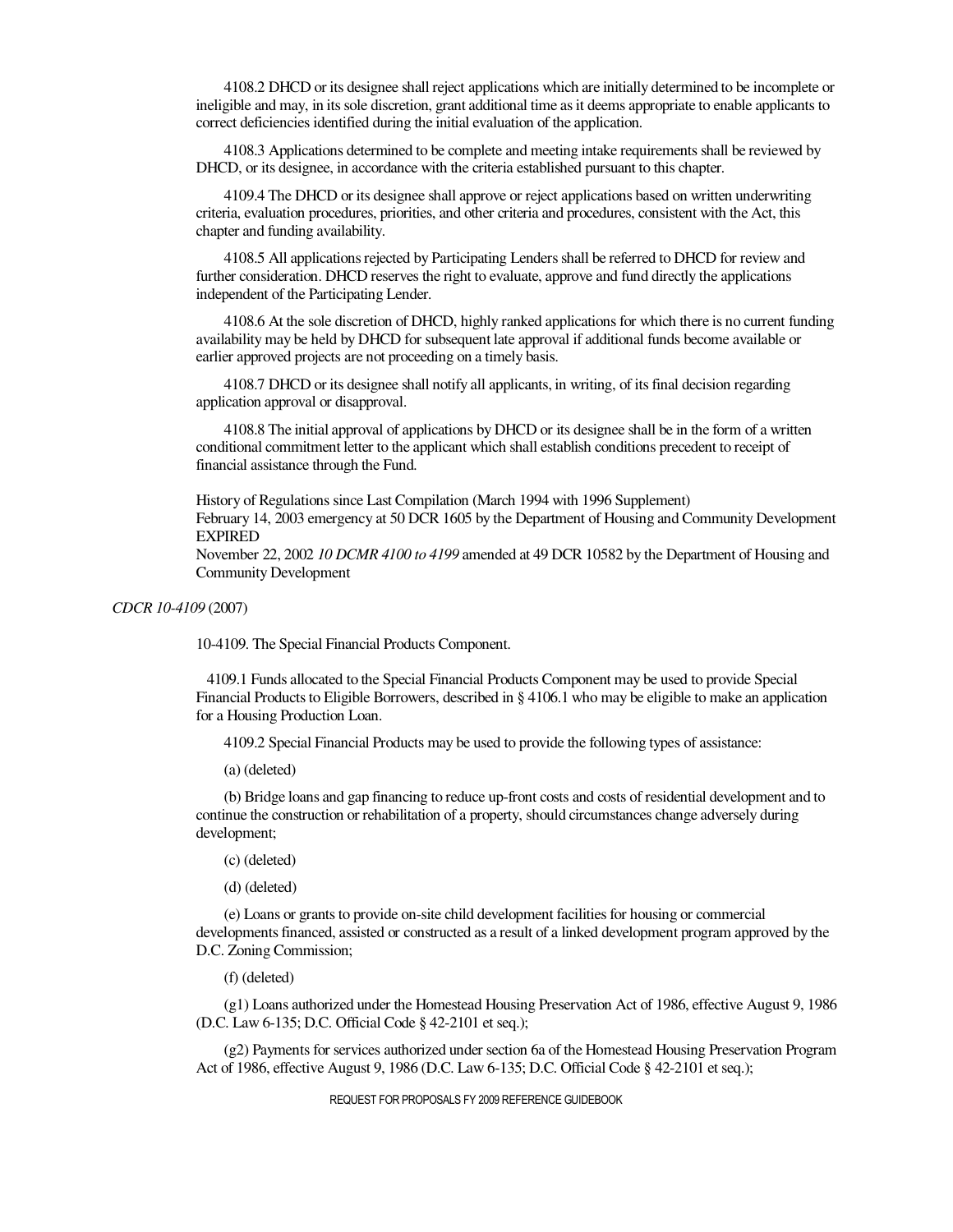(g3) Loans and grants for rehabilitation of single-family homes made under the Department of Housing and Community Development Single-Family Residential Rehabilitation Program or any successor program; and

(h) Other loans for housing production determined by DHCD to be consistent with these Rules and the purposes of the Act.

History of Regulations since Last Compilation (March 1994 with 1996 Supplement)

February 14, 2003 emergency at 50 DCR 1605 by the Department of Housing and Community Development EXPIRED

November 22, 2002 *10 DCMR 4100 to 4199* amended at 49 DCR 10582 by the Department of Housing and Community Development

*CDCR 10-4110* (2007)

10-4110. Applications: Special Financial Products.

4110.1 Special Financial Products may be originated as follows:

(a) Directly by DHCD; or

(b) By non-profit organizations pursuant to a written agreement with DHCD specifying the terms and conditions, consistent with the Act and this chapter.

4110.2 All Special Financial Products, whether originated by DCHD or a non-profit organization shall comply with the application procedures for Housing Production Component assistance as set forth in §§ 4106.5, 4106.6, 4106.7, and 4108.

4110.3 All prospective Borrowers or Grantees for financial assistance through the Special Financial Products Component shall be subject to the Borrower eligibility criteria and priorities as set forth in §§ 4106.1 through 4106.4.

History of Regulations since Last Compilation (March 1994 with 1996 Supplement) February 14, 2003 emergency at 50 DCR 1605 by the Department of Housing and Community Development EXPIRED

November 22, 2002 *10 DCMR 4100 to 4199* amended at 49 DCR 10582 by the Department of Housing and Community Development

*CDCR 10-4111* (2007)

10-4111. Eligibility and Priority Criteria for Special Financial Products.

 4111.1 Eligible Borrowers or Grantees may make application through the Special Financial Products Component for a variety of specialized forms of financial assistance authorized in D.C. Law 7-202 and specified in § 4109.2

4111.2 Except for properties for which loans or grants are requested to provide on-site child development facilities described in § 4109.2(e) and which shall be subject to the additional eligibility criteria of § 4111.6, properties for which an Eligible Borrower or Grantee may receive assistance through the Special Financial Products Component shall be subject to the Property Eligibility Criteria and Priorities for Housing Production Loans as set forth in § 4107.

4111.3 All other provisions of this chapter notwithstanding, applications and awards for the following Special Financial Products shall be subject to § 4107.1a and the additional eligibility criteria described in §§ 4111.4 through 4111.6:

(a) (deleted)

(b) Bridge Loans and Gap Financing to reduce up-front costs of residential development and to continue the construction or rehabilitation of a property should circumstances change adversely during development, as described in § 4109.2(b); and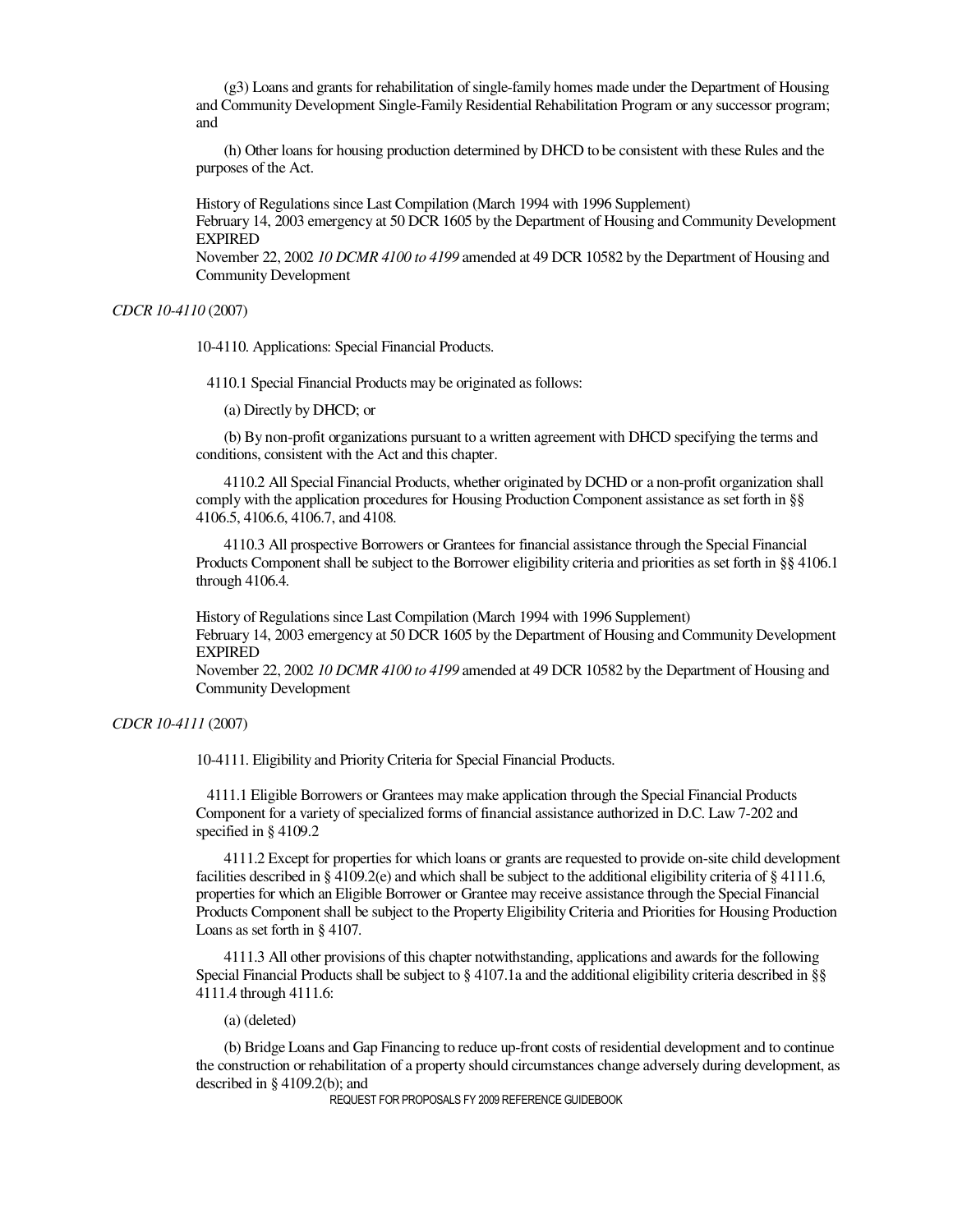(c) Loans or grants to finance on-site child development facilities for proposed housing or commercial development projects, as described in § 4109.2(e).

4111.4 (deleted)

4111.5 Bridge loans and gap financing to reduce up-front costs and costs of residential development to keep a housing project in operation, should circumstances change adversely during development as described in § 4109.2(b) shall only be available to Eligible Borrowers which are able to demonstrate the following to the satisfaction of DHCD or its designee:

(a) Construction of the project for which special financial product assistance is requested has commenced;

(b) Completion of the project for which special financial product assistance is requested would be severely jeopardized without additional funds;

(c) Required additional funds are unavailable to the Borrower from private financial institutions; and

(d) Borrower agrees in writing to accept to abide by any DHCD mandated changes to or substitution of the membership or composition of the Development Team of the Project.

4111.6 Loans or grants to finance on-site child development facilities for proposed housing or commercial development projects described in § 4109.2(e) shall only be available to eligible borrowers which are able to demonstrate the following to DHCD or its designee:

(a) The amount of special financial product assistance for the child development facility does not exceed the minimum cost of constructing the facility to meet the minimum requirements of the D.C. Building Code;

(b) The percentage of spaces reserved for children of low- and moderate-income families in the child development facility shall be no less than the percentage of the facility's total development costs which are assisted by the Fund, as determined by DHCD;

(c) Any fees assessed to the low, very low and extremely low income families described in this section for the child care services shall be affordable to such low, very low and extremely low income families as determined by DHCD or its designee;

(d) When accepting children for the reserved spaces, the following children shall be accepted in descending order of priority:

(1) Dependent children of low, very low and extremely low income residents of the residential building containing an assisted child development facility; or

(2) Dependent children of low, very low and extremely low income employees of businesses located in the commercial building containing the assisted child development facility;

(e) Other children of low, very low and extremely low income households whose residences or places of employment provide reasonable access to the assisted child development facility; and

(f) Children of low, very low and extremely low income District of Columbia residents.

History of Regulations since Last Compilation (March 1994 with 1996 Supplement)

February 14, 2003 emergency at 50 DCR 1605 by the Department of Housing and Community Development EXPIRED

November 22, 2002 *10 DCMR 4100 to 4199* amended at 49 DCR 10582 by the Department of Housing and Community Development

*CDCR 10-4112* (2007)

10-4112. Conditions for Project Closings.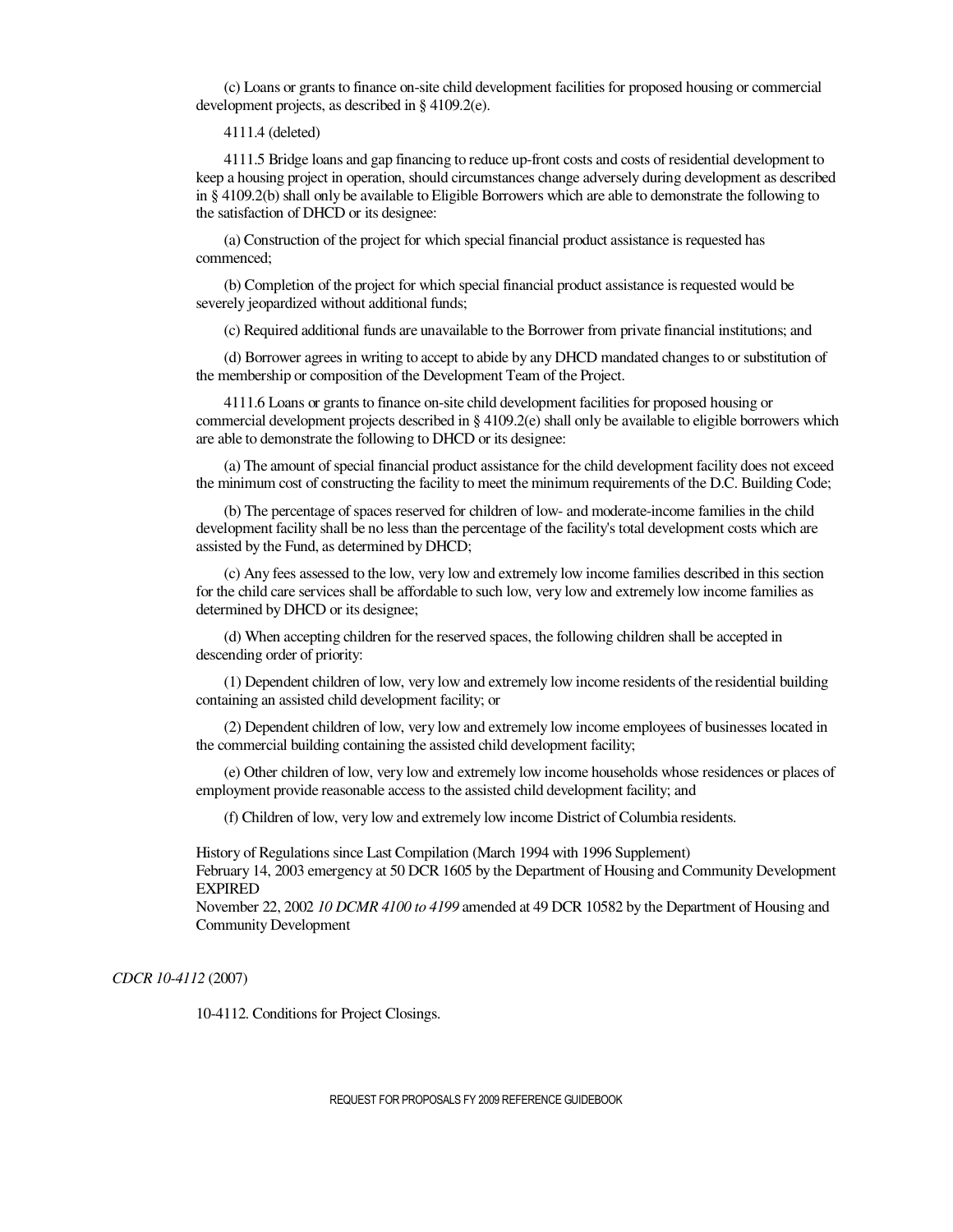4112.1 Prior to closing on any financial assistance under the Fund, the applicant shall meet all conditions of the conditional commitment of DHCD or its designee and other requirements of this chapter to the satisfaction of DHCD or its designee.

4112.2 Each applicant shall agree in writing to permit all inspections of the property and property records as DHCD, its designee, and other District agencies deem necessary to ensure the quality of rehabilitation or development work and compliance with District of Columbia laws and regulations during the construction period and after occupancy.

4112.3 Each applicant shall demonstrate to the satisfaction of DHCD or its designee that the property meets the requirements of the zoning regulations of the District of Columbia for the use, location, and occupancy level intended.

4112.4 With respect to rental or cooperative properties, each applicant shall agree in writing to submit to DHCD or its designee annual audited property or project income and expense statements, as well as annual corporate or business financial statements.

4112.5 Each applicant shall execute and agree to be bound by a Rent Regulatory Agreement or a Price and Carrying Charge Regulatory Agreement, as appropriate, which shall set forth the terms and conditions covering all Reserved Units, and may be recorded as a lien or covenant on the property.

4112.6 The Agreement shall include, but not be limited to, the requirements set forth in §§ 4112.7 through 4112.13.

4112.7 Each applicant shall warrant that the tenant income and eligibility requirements or the initial purchase prices of the reserved units are consistent with the provisions of § 4107.

4112.8 With respect to rental properties each applicant shall do the following:

(a) Establish the basis for the approval or disapproval of rent increases in the Reserved Units to ensure continual affordability to low, very low and extremely low income households for the periods specified in § 4107.2(c);

(b) Warrant that the rents of Reserved Units shall be affordable to low, very low and extremely lowincome households on a continuing basis for the periods specified in § 4107.2(c).

4112.9 With respect to Reserved Units, if any, which may be sold to low, very low and extremely lowincome households for homeownership, including condominium and cooperative ownership, each applicant shall provide a written strategy subject to the express, prior written approval of DHCD, to ensure that the initial sale prices and all subsequent resale prices shall be continually affordable to low, very low and extremely low- income households for the periods specified in § 4107.2(c).

4112.10 Each applicant shall warrant that priority in renting or selling the Reserved Units shall be provided to low, very low and extremely low income families and individuals referred by the District of Columbia Housing Authority from the date of initial occupancy.

4112.11 Each applicant shall provide that DHCD may establish any means of enforcement of the provisions of this section as it determines to be necessary and consistent with this chapter and other provisions of District of Columbia law.

4112.12 Each applicant shall provide that DHCD shall notify the D.C. Department of Consumer and Regulatory Affairs and other appropriate District and federal authorities, upon the expiration, termination or material breach by Borrower of the Rent Regulatory Agreement.

4112.13 An applicant may petition DHCD to terminate the Rent Regulatory Agreement prior to its expiration. The Director may approve the petition following an appropriate review assessment and analysis of the housing requirements of the tenants of the property, the demand for affordable housing of the District, the impact of termination of the Agreement upon neighborhood stabilization activities, and other factors and consideration which the Director may deem to be necessary and appropriate.

History of Regulations since Last Compilation (March 1994 with 1996 Supplement) January 13, 2006 *10 DCMR 4101.7*, *4102.1*, *4107.2*, *4112.8*, *4112.9*, 4119.1 amended at 53 DCR 293 by the Department of Housing and Community Development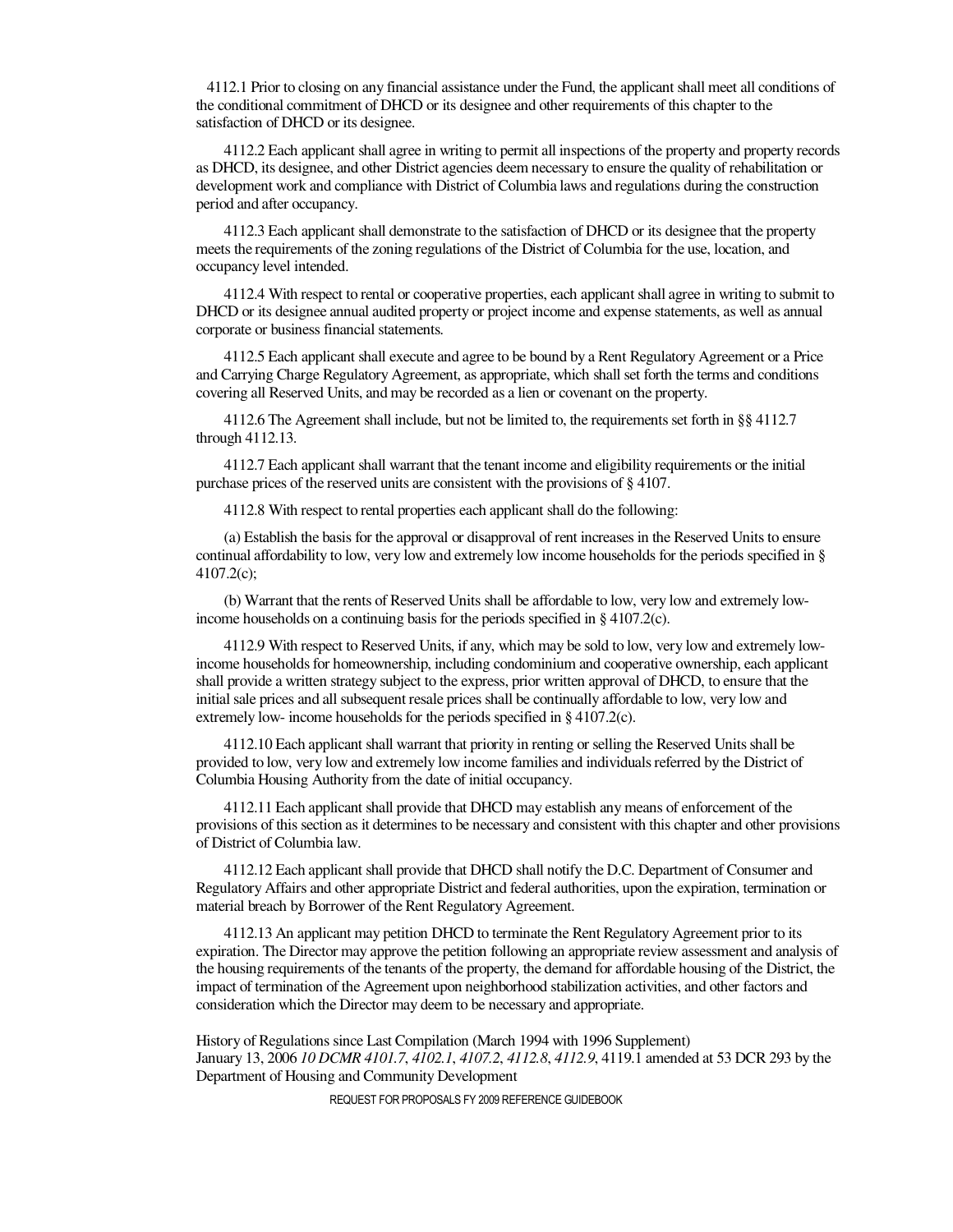February 14, 2003 emergency at 50 DCR 1605 by the Department of Housing and Community Development **EXPIRED** 

November 22, 2002 *10 DCMR 4100 to 4199* amended at 49 DCR 10582 by the Department of Housing and Community Development

*CDCR 10-4199* (2007)

10-4199. Definitions.

4199.1 When used in this chapter, the following words and phrases shall have the meanings ascribed:

Applicant - a corporation, partnership, joint venture, individual or other eligible entity which submits an application for assistance from the Housing Production Trust Fund.

Area Median Income (AMI) - the area median income for a household in the Washington Metropolitan Statistical Area as set forth in the periodic calculation provided by the United States Department of Housing and Urban Development, adjusted for family size without regard to any adjustments made by the United States Department of Housing and Urban Development for the purposes of the programs it administers.

Child development facility - facility where a child development program is provided for infants and children, away from home, for less than twenty-four (24) hours a day for each infant or child, and which is to be located on a proposed housing or commercial project under a linked development agreement. The term child development facility shall include a child development center, child development home, or infant care center, but does not include a public or private elementary school engaged in legally required education and related functions.

Code violations - violations of any applicable District of Columbia Municipal Regulation governing the condition or serviceability of a dwelling or its component systems, or its appropriateness for the use or occupancy intended, or its conformance with existing zoning.

Construction - the erection or substantial rehabilitation of structures for housing and related facilities.

Continuing Basis -- Without interruption for the periods of time defined in § 4107.2(c).

Council - Council of the District of Columbia.

DHCD - the Department of Housing and Community Development.

Designee - a Participating Lender or other third-party selected by DHCD to review any portion of an application for assistance, provide financing from the Fund, or provide other services as needed to ensure the efficient operation of the Fund on behalf of DHCD.

Dwelling unit - any part of a multi-family, single room occupancy or congregate housing facility which is rented for residential occupancy and includes any apartment, efficiency apartment, single room, suite of rooms, or duplex. In a congregate housing facility, a bed in a shared sleeping room may be considered as a dwelling unit. If the dwelling unit is a congregate housing or single room occupancy facility, it may or may not contain a kitchen or bath.

Elderly special housing needs individuals and families - an individual or family whose head of household, or spouse of the head of household, is at least sixty (60) years of age and households who belongs to at least one of the following categories:

(a) Disabled - an individual meeting the definition of disability in § 223 of the Social Security Act *(42 U.S.C. 423)* or § 102 of the Developmental Disabilities Services and Facilities Construction Amendments of 1970 *(42 U.S.C. 2691* (1));

#### (b) Handicapped:

(1) An individual who has a medically determinable physical impairment, including blindness, which prohibits and incapacitates seventy-five percent (75%) of that person's ability to move about, to assist himself or herself, or to engage in an occupation;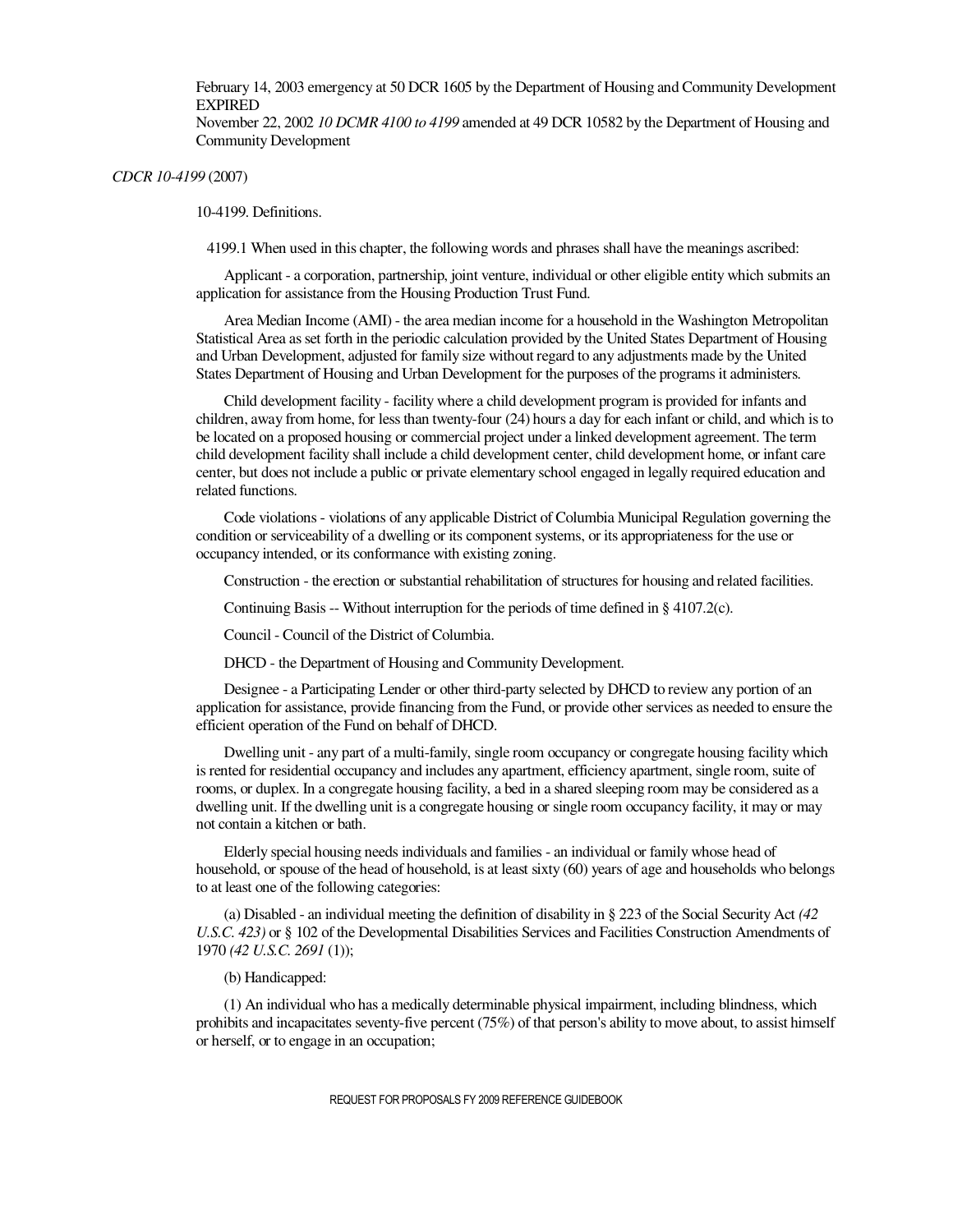(2) An individual who has a physical or mental impairment which is expected to be of long continued and indefinite duration, substantially impedes his or her ability to live independently, and is of a nature that the ability could be improved by more suitable housing conditions; or

(3) An individual who has developmental disability which is a severe, chronic disability of a person which is attributable to a mental or physical impairment or combination of mental and physical impairments; is manifested before the person attains age twenty-two (22); is likely to continue indefinitely; results in substantial functional limitations in three (3) or more of the following areas of major life activity of self-care, receptive and expressive language, learning, mobility, self-directions, capacity for independence living and economic sufficiency; and reflects the person's need for a combination and sequence of special care, treatment or other services which are of a lifelong or extended duration and are individually planned and coordinated;

(c) An individual who is homeless; or

(d) An individual who is medically determined chronically mentally ill or retarded.

Eligible entity - a borrower or grantee who may be eligible in accordance with § 4106 to make application for financial assistance from the Housing Production Trust Fund.

Equity investment or Equity capital investment - funds provided by DHCD from the Housing Production Trust Fund to an Eligible Entity in exchange for which the Department holds an ownership interest in the real property assisted with Housing Production Trust Fund monies.

Extremely low income - a household or family whose annual income is greater than zero but less than thirty percent (30%) of the area median income, as adjusted for family size.

Fund - the Housing Production Trust Fund established pursuant to Housing Production Trust Fund Act of 1988, D.C. Law 7-202.

Grantee - an "Eligible Borrower" which receives a Grant through the Special Financial Products Components of the Housing Production Trust Fund.

Housing production - the construction, rehabilitation, or preservation of decent, safe, and affordable housing.

Low income - a household or family whose annual income is greater than fifty percent (50%) but less than eighty percent (80%) of the area median income, as adjusted for family size.

Mayor - the Mayor of the District of Columbia.

Minority housing developer - a housing developer controlled by minority persons who possess at least fifty-one (51%) of the ownership and controls its daily management and operations.

Non-profit housing developer - a housing developer who qualifies as a non-profit organization under *§ 501(c)(3) of the Internal Revenue Code* of 1986, approved October 22, 1986 (68 Stat. 3; *26 U.S.C. § 501*(c)(3).

Predevelopment expenses - expenses associated with the project which accrue prior to the selection or approval of an applicant. These costs may include, but are not limited to, reasonable professional fees for architects, engineers, development consultants and attorneys.

Property - the land and improvements receiving fund assistance.

Reserved units - dwelling units whose rents or sales prices are affordable, too low, very low and extremely low-income households on a continuing basis.

Total development cost - the cost of preservation, construction, or substantial rehabilitation of Housing and Related Facilities, and of the land on which they are located, including necessary site improvements and other expenses attributable to the capital cost of the preservation, construction, or substantial rehabilitation or development of the Housing and Related Facilities.

Very low income - a household or family whose annual income is greater than thirty percent (30%) but less than fifty percent (50%) of the area median income, as adjusted for family size.

REQUEST FOR PROPOSALS FY 2009 REFERENCE GUIDEBOOK History of Regulations since Last Compilation (March 1994 with 1996 Supplement)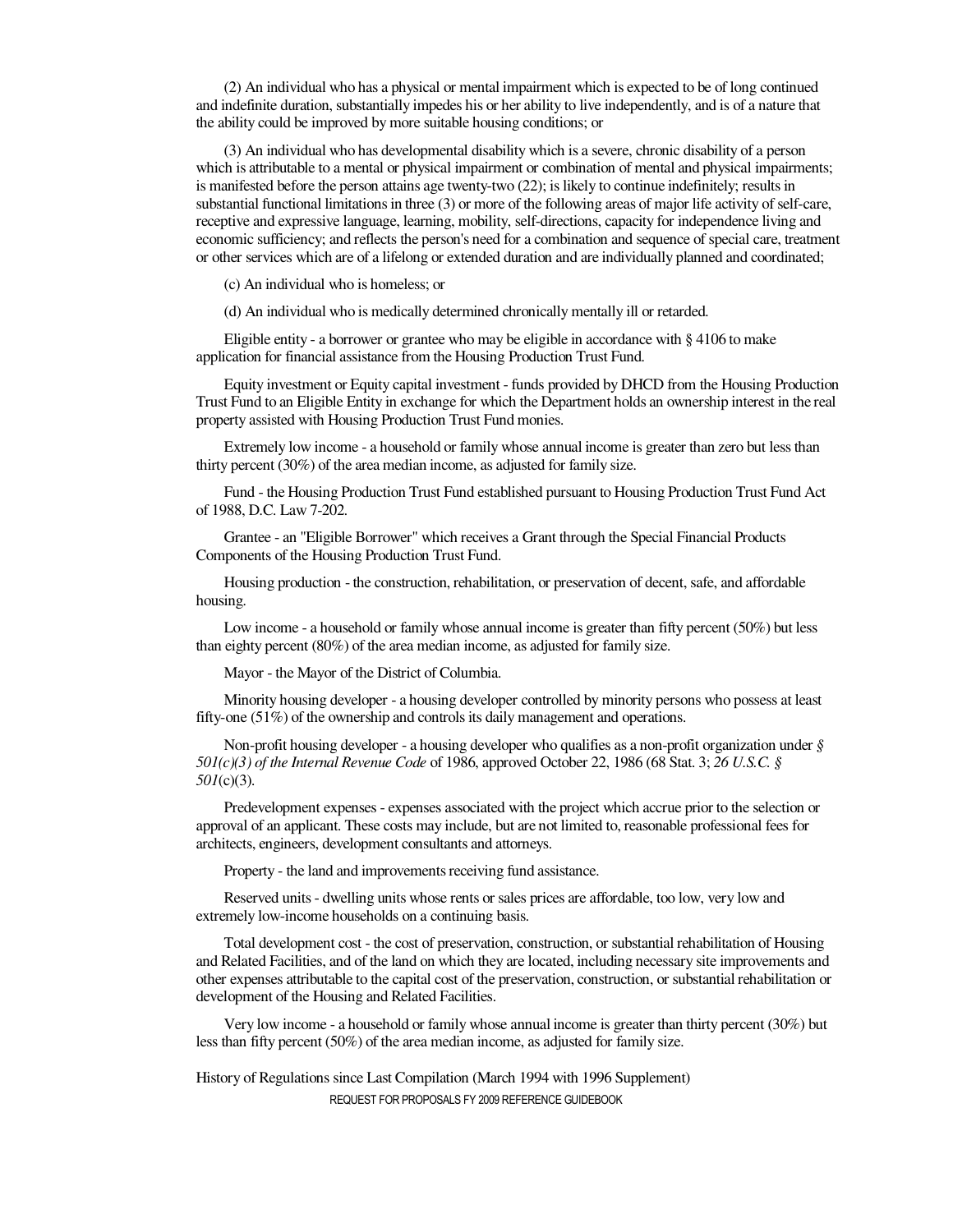January 13, 2006 *10 DCMR 4101.7*, *4102.1*, *4107.2*, *4112.8*, *4112.9*, 4119.1 amended at 53 DCR 293 by the Department of Housing and Community Development

February 14, 2003 emergency at 50 DCR 1605 by the Department of Housing and Community Development EXPIRED

November 22, 2002 *10 DCMR 4100 to 4199* amended at 49 DCR 10582 by the Department of Housing and Community Development

★★★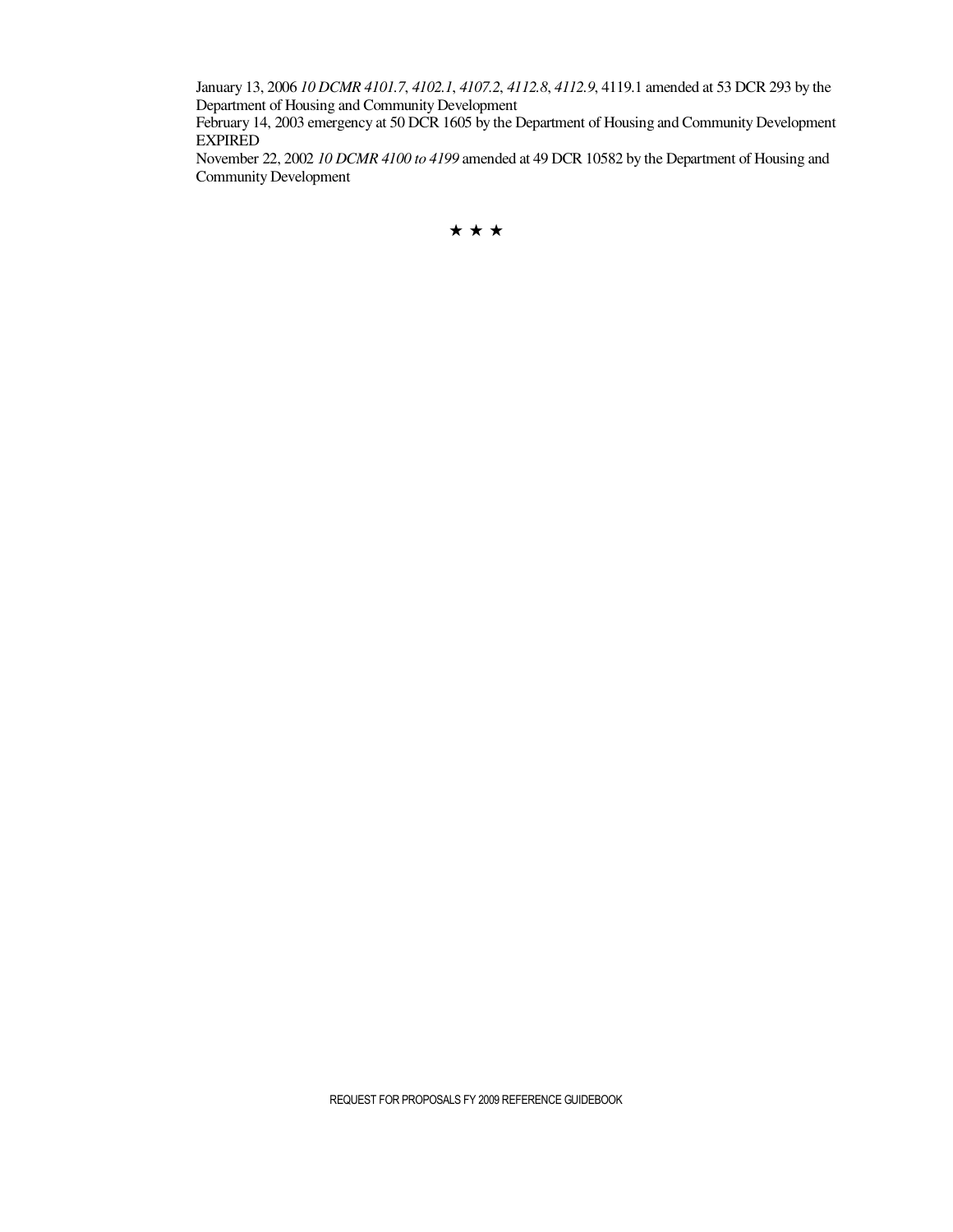### **Attachment B**

#### **HPTF Beneficiary Income Limits**

All HPTF-funded projects must benefit households with incomes at or below 80% of the area median income, as shown in the table below.

|                      |          |                |                | Number Of Persons In Family |                |                |                |           |
|----------------------|----------|----------------|----------------|-----------------------------|----------------|----------------|----------------|-----------|
| <b>AMI</b>           | \$99,000 |                |                |                             |                |                |                |           |
|                      |          |                |                |                             |                |                |                |           |
| <b>Maximum</b>       |          | 2              | 3              | 4                           | 5              | 6              |                | 8 Persons |
| Homebuyer            | Person   | <b>Persons</b> | <b>Persons</b> | <b>Person</b>               | <b>Persons</b> | <b>Persons</b> | <b>Persons</b> |           |
| <b>Tenant Income</b> |          |                |                | s                           |                |                |                |           |
| Low                  |          |                |                |                             |                |                |                |           |
| (51-80% AMI)         | \$55,400 | \$63,360       | \$71,280       | \$79,200                    | \$87,120       | \$95,040       | \$102,960      | \$110,880 |
| Very Low             |          |                |                |                             |                |                |                |           |
| (31-50% AMI)         | \$34,650 | \$39,600       | \$44,550       | \$49,500                    | \$54,450       | \$59,400       | \$64,350       | \$69,300  |
| <b>Extremely Low</b> |          |                |                |                             |                |                |                |           |
| $(0-30\%$ AMI)       | \$20,790 | \$23,760       | \$26,730       | \$29,700                    | \$32,670       | \$35,640       | \$38,610       | \$41,580  |

#### **Table 2: HPTF Income Limits (2008) Effective: February 13, 2008**

#### **Table 2: HPTF Rent Limits (2008) Effective: February 13, 2008**

| H PTF Rent            |                      |                    |                    |
|-----------------------|----------------------|--------------------|--------------------|
| Limits                |                      |                    |                    |
|                       | <b>Extremely Low</b> | Very Low           | Low                |
|                       | (0-30% of AMI)       | (31% - 50% of AMI) | (51% - 80% of AMI) |
| Efficiency (or bed in | \$520                | \$866              | \$1,386            |
| congregate facility)  |                      |                    |                    |
| 1 Bedroom             | \$594                | \$990              | \$1,584            |
| 2 Bedroom             | \$668                | \$1,114            | \$1,782            |
| 3 Bedroom             | \$817                | \$1,361            | \$2,178            |
| 4 Bedroom             | \$965                | \$1,609            | \$2,574            |
| 5 Bedroom             | \$1,040              | \$1,733            | \$2,772            |

Disbursement of Funds: The Housing Act of 2002 requires that of HPTF funds disbursed in a given fiscal year:

- At least 40 percent benefit extremely low-income households (0-30 percent of AMI);
- At least 40 percent benefit very low-income households (31-50 percent of AMI); and
- The remainder, or 20 percent, may benefit low-income households (51-80 percent of AMI)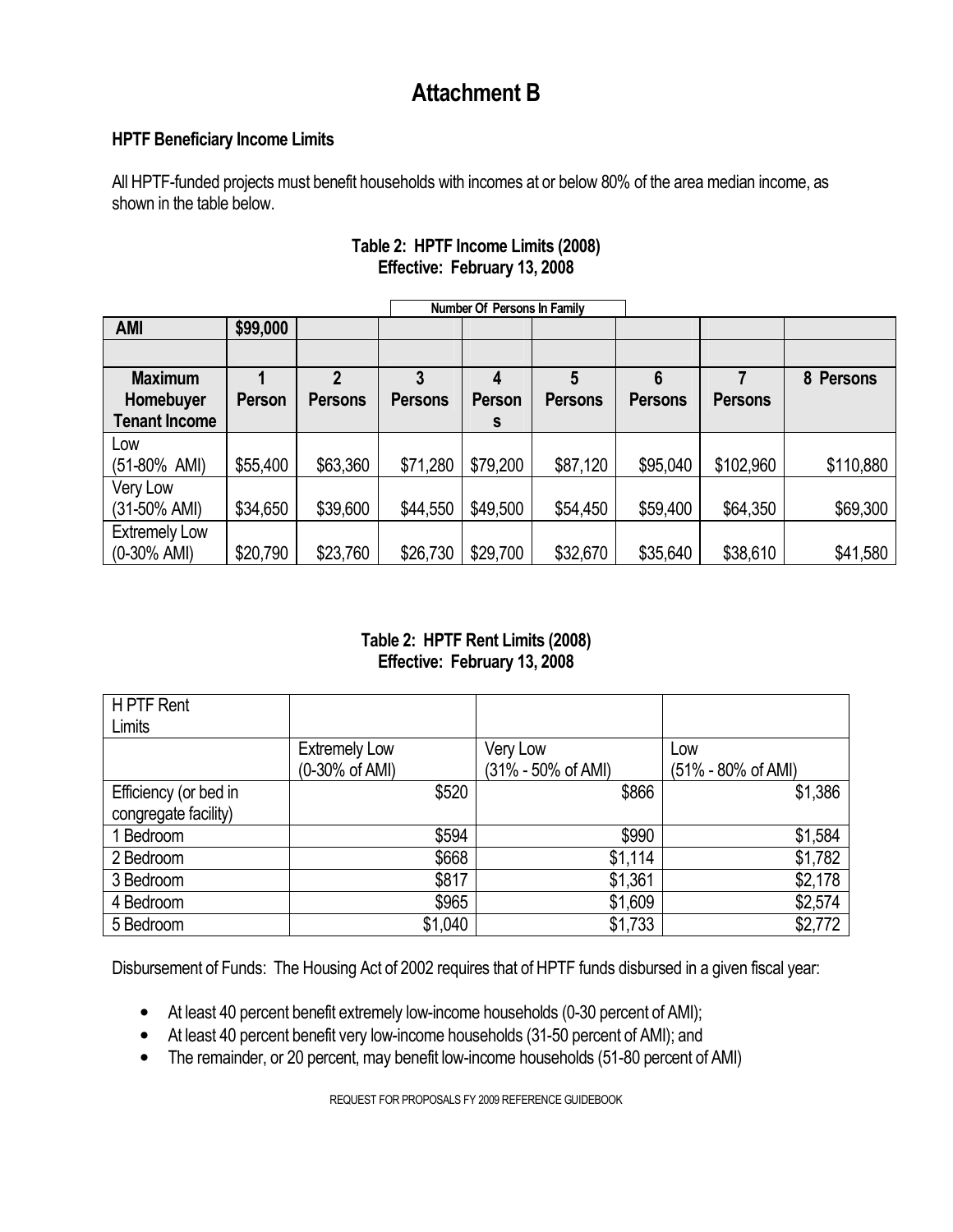### **SECTION 2**

### **MONITORING ELEMENTS, GUIDELINES, AND/OR REQUIREMENTS**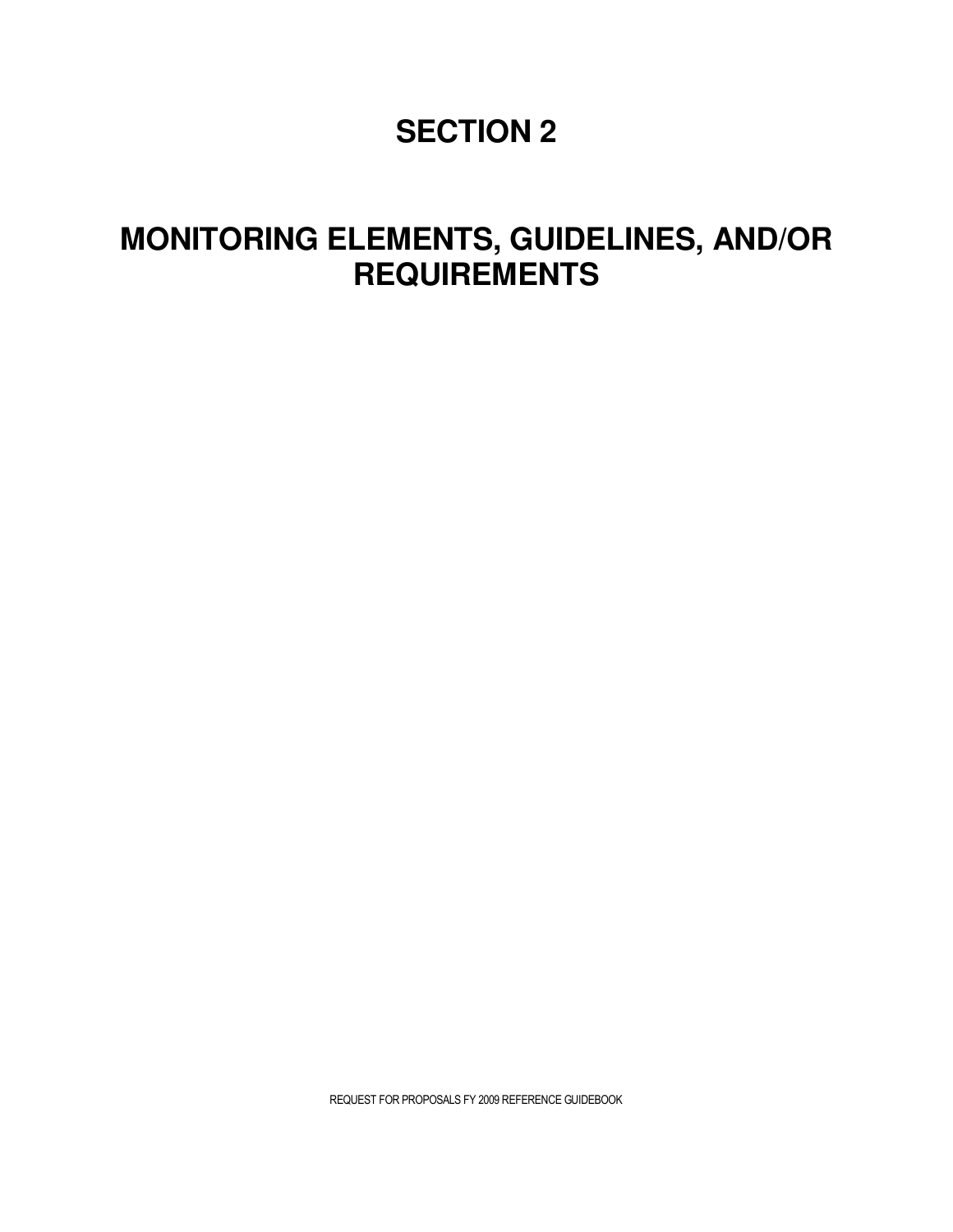### **MONITORING ELEMENTS, GUIDELINES, AND/OR REQUIREMENTS**

In accordance with Federal and District regulations, the Department of Housing and Community Development (DHCD) is required to monitor the use of funds distributed under this NOFA. Applicants receiving financial assistance from DHCD could be subject to all of the following laws and regulations. Recipients of assistance will be required to maintain sufficient and adequate records to document that the objectives of the applicable regulations have been met, and to allow for monitoring of compliance with the regulations.

#### Environmental Reviews

The CDBG regulations require that each project undergo an environmental review in accordance with 24 CFR Part 58. The type of activity (i.e. non-construction, rehabilitation, etc.) and whether the project is historic determines the level of environmental clearance required and the time period for the review.

#### Affirmative Action Program (Local Small Disadvantaged Business Enterprises)

Mayor's Order 85-85 entitled Compliance with Equal Opportunity Obligations in Contracts sets policies and procedures to be followed by contractors and subcontractors performing under District of Columbia government contracts for goods and services, including construction contracts. The rules establish specific commitments for the employment of minorities and women businesses to achieve affirmative action obligations in District of Columbia contracts.

Applicants will be required to submit an affirmative action plan prior to receiving financial assistance from DHCD. This affirmative action plan is required for construction and non-construction contracts. In addition to DHCD's review, the Office of Local Business Development gives final approval of the plan.

#### Section 3

Applicants will be required to sign a certification of compliance with Section 3 (24 CFR Part 135). Section 3 requires that to the greatest extent feasible, opportunities for training, and employment be given to lower income residents of the area of the Section 3 covered project, and contracts for work in connection with the project be awarded to businesses located in or owned in substantial part by person residing in the area of the Section 3 covered project.

#### First Source Employment Agreements

DHCD will require applicants receiving financial assistance to enter into a First Source Employment Agreement with the District of Columbia Department of Employment Services (DOES). This agreement, in accordance with Mayor's Order 83-265, states that the applicant will use DOES as its first source for recruitment, referral and placement of new hires or employees whose jobs were created by the project receiving financial assistance.

#### Registration with the DC Apprenticeship Council

Any company that is awarded a single contract or multiple contracts within a 12-month period that totals \$500,000 or more is required to register with the D.C. Apprenticeship Council and report the registration number to DHCD.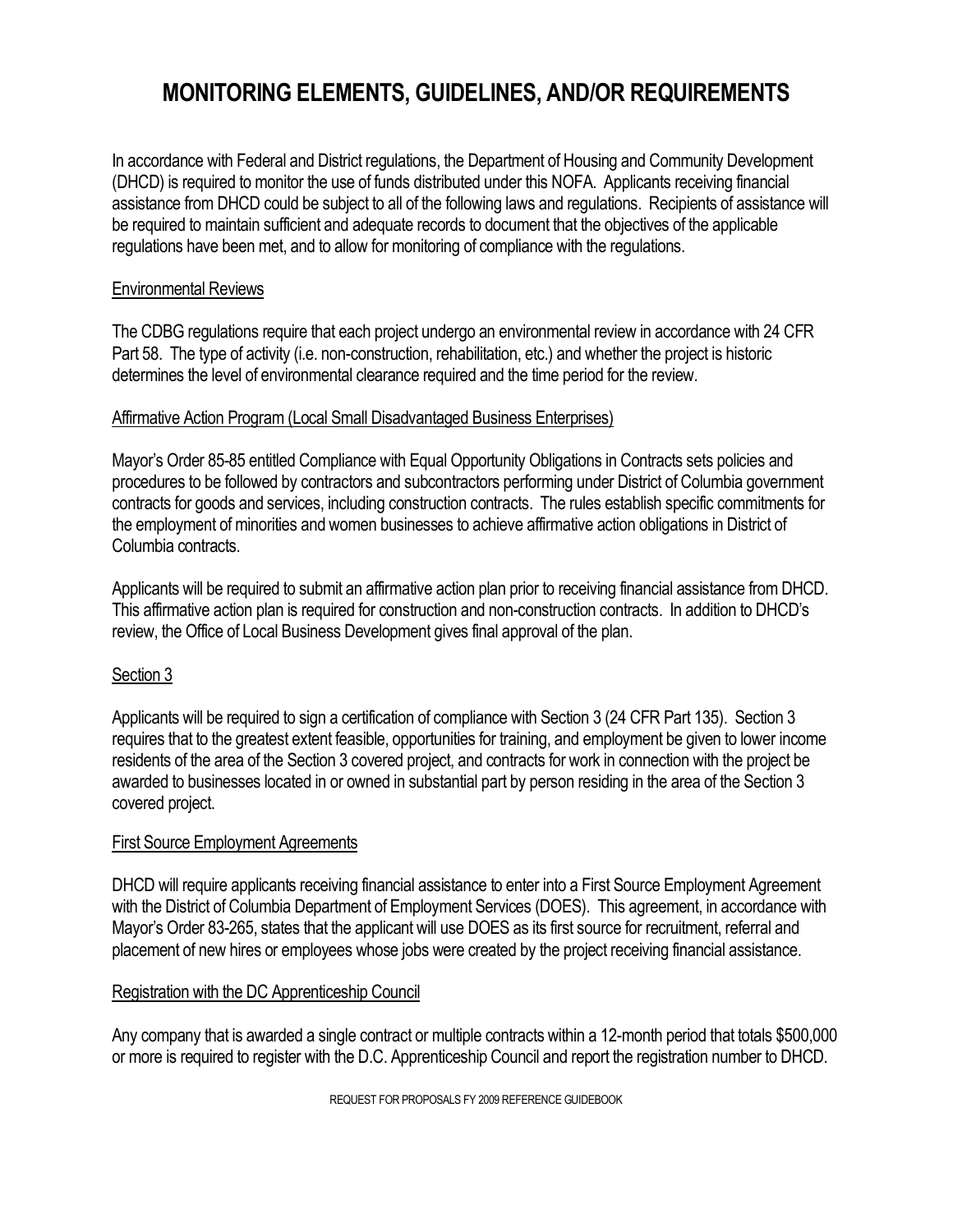#### Davis-Bacon Act and Davis-Bacon related Acts

The Davis-Bacon Act requires the payment of prevailing wage rates (which are determined by the U.S. Department of Labor) to all laborers and mechanics on Federal government and District of Columbia construction projects in excess of \$2,000. Construction includes alteration and/or repair, including painting and decorating, or public buildings or public works.

Most HUD construction work **is not** covered by the DBA itself since HUD seldom contracts directly for construction services. Most often, if Davis-Bacon wage rates apply to a HUD project it is because of a labor provision contained in one of HUD's "Related Acts" such as the U.S. Housing Act of 1974, the National Affordable Housing Act of 1990, and the Native American Housing Assistance and Self-Determination Act of 1996. The Related Acts are often referred to as the **Davis-Bacon and Related Acts or DBRA.**

#### American with Disabilities Act of 1990

The American with Disabilities Act of 1990 (ADA) makes it unlawful to discriminate in employment against a qualified individual with a disability. The ADA also outlaws discrimination against individuals with disabilities in state and local government services, public accommodation, transportation and telecommunications. Under the ADA, communication barriers must be eliminated that prevent individuals with disabilities from enjoying equal opportunity to participate in and benefit from federal awards.

Under ADA public entities may choose from two design standards for new construction and alteration. They can choose the Uniform Federal Accessibility Standards (UFAs) or the Americans with Disabilities Act Accessibility Guidelines for Buildings and Facilities (ADAAG). ADAAG is the standard that must be used for privately owned public accommodations and commercial facilities.

#### Lead Safe Housing Rule (Lead Based Paint)

The U.S. Department of Housing and Urban Development Lead Safe Housing Rule establishes different lead hazard control requirements for rehabilitation depending on the level of federal financial assistance provided to the project and the age of the residential property. The regulation applies only to residential units built before 1978. Risk assessments must be performed if federal financial assistance is greater than \$5,000 per unit. Abatement is required if federal financial assistance is greater than \$25,000 per unit. "Trained workers" are required for all rehabilitation work. DHCD will monitor to ensure that the Lead Safe Housing Rule is adhered to on projects receiving financial assistance.

#### Section 504 of Rehabilitation Act of 1973, as amended

Section 504 provides the guidelines for new construction rehabilitation of housing units that should be accessible to persons with disabilities. Accessible units must be made available and dispersed throughout the building and sites in projects involving new construction or alterations. Substantial alterations mean a project that has 15 or more units and the cost of the alterations is 75% or more of the replacement cost of the completed facility. If the alteration is not substantial, that is, the project is less than 15 units and the cost of the alterations is less than 75% of the replacement cost of the completed facility, then the alterations, to the maximum extent possible, should be made readily accessible to and usable by individuals with disabilities. DHCD will ensure that projects receiving financial assistance comply with Section 504. Section 504 follows the accessibility guidelines under the Uniform Federal Accessibility Standards (UFAS).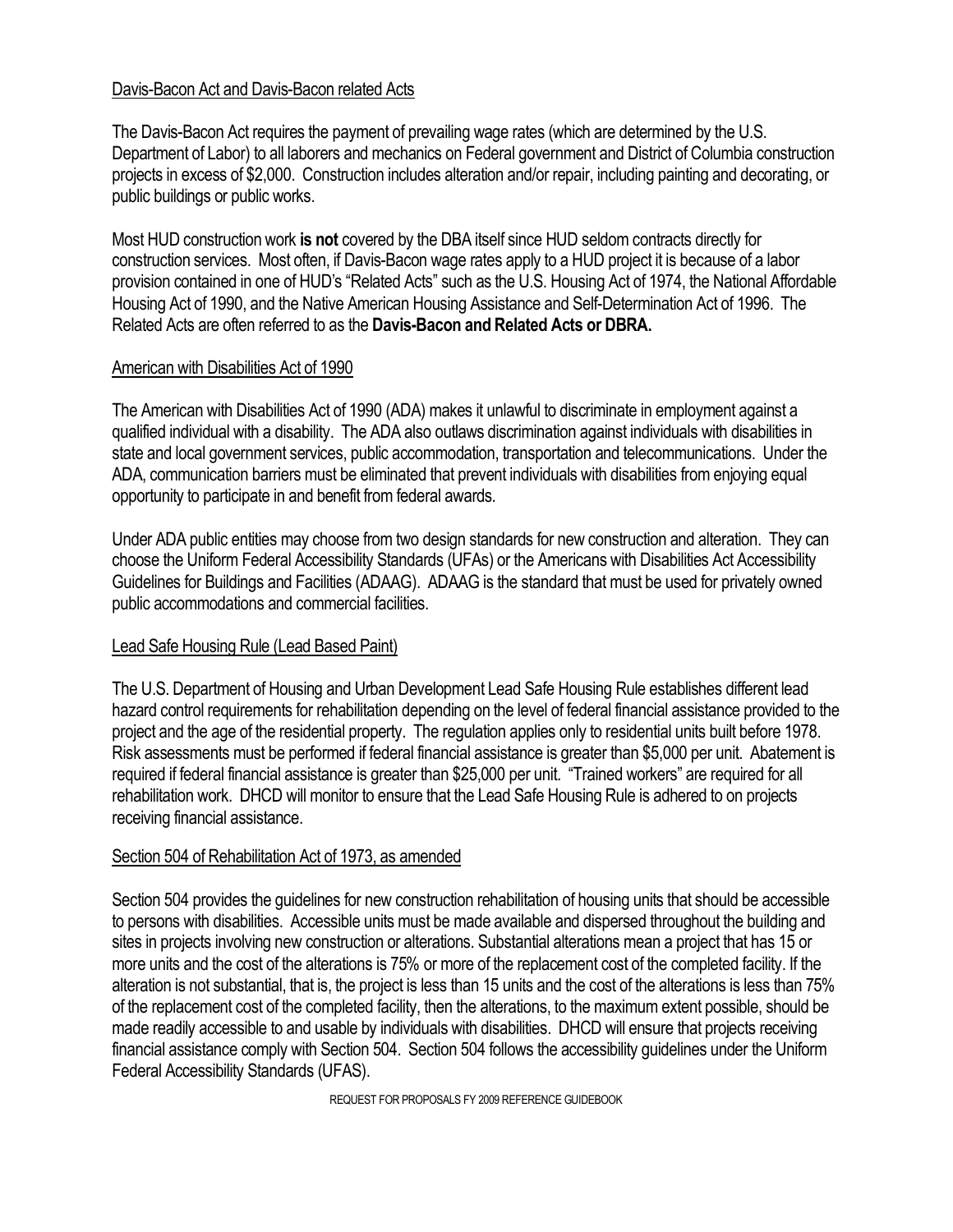#### Freedom of Information Act

The Freedom of Information Act (FOIA) provides for the disclosure of public information. A public record is defined as "any document, book, photographic image, electronic data recording paper, sound recording, or other material regardless of form or characteristic, made or received pursuant to law or in connection with the transaction of public business by any officer or employee of the District". Any information submitted to DHCD not specifically exempt by D.C. Code § 1-1524 (a) of the DC FOIA may be subject to public disclosure upon receipt of a proper request.

#### Conflict of Interest

Federal and District laws require recipients of funds to comply with conflict of interest regulations found at (24 CFR 570.611 and 24 CFR 84.42 and 85.36). In addition, DHCD requires that within 15 business days of execution of the grant or loan agreement, the recipient shall submit to the Department a copy of the organization's conflict of interest policies and procedures for review and approval by the Department. The procedure shall include the collection and retention of Conflict of Interest declarations to be executed by each employee and board member/officer.

#### Fair Housing Equal Opportunity

The Fair Housing (FHAct) Act and additional Equal Opportunity rules and regulations apply to all housing related transactions. The regulations (as described in 24 CFR Part 14 et al.) are applicable to developers; tenant, homeowners, and condominium associations; management companies; advertisement agencies; and anyone involved in the sale, rental or management of funded housing from discriminating against prospective tenant or owners based on any of the protected categories under the Act.

The Act also stipulates that if a new construction project has four or more dwelling units it is subject to the accessibility and adaptability requirements of the Fair Housing Act as amended. Under the new construction requirement of the Act, if the multifamily building has an elevator, all of the dwelling units must meet the Act's design and construction requirements; if there is no elevator, all of the ground floor dwelling units must meet the Act's requirements.

The Act also requires housing providers "to make reasonable accommodation in rules, policies, practices, or services, when such accommodations may be necessary to afford such person(s) equal opportunity to use and enjoy a dwelling".

The District of Columbia Department of Housing and Community Development (DHCD) follow the federal guidelines in ensuring that ALL of its funded projects and programs, regardless of funded source, follow the federal guidelines for affirmative marketing.

• The AFHMP is a means to carry out the mandate of Section 808(e)(5) of the Fair Housing Act and ensure positive outreach and informational efforts to those who are least likely to know about and apply for the housing in question. Each applicant participating in housing programs funded by of the Department of Housing and Community Development (DHCD) shall implement an affirmative fair housing marketing policy in soliciting buyers and tenants, and in advertising the availability of housing properties.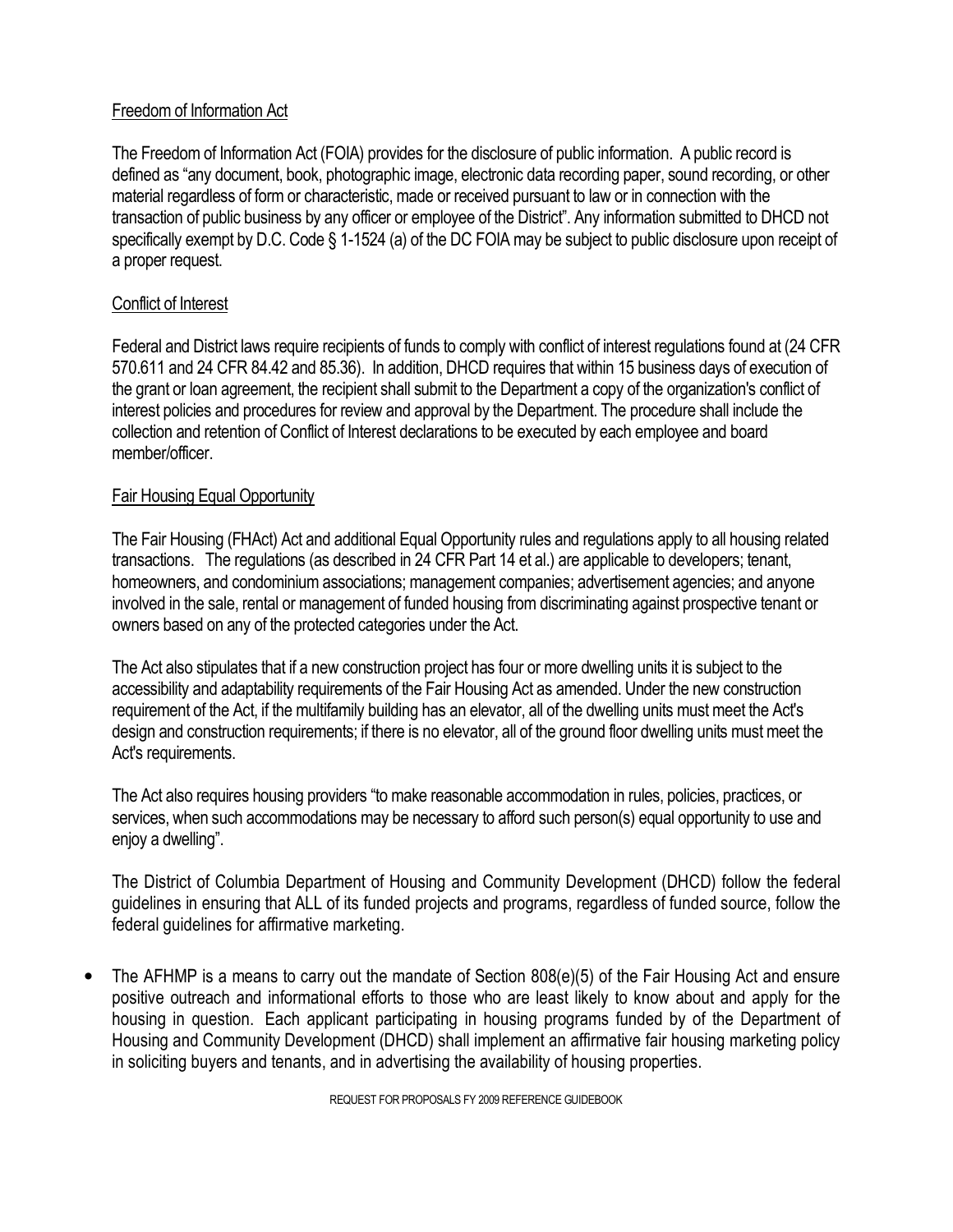The purpose of the AFHMP requirement is to ensure that all residents of similar income levels in the same housing market area have available to them a like range of choices in housing, regardless of their protected class. It is a marketing strategy designed to attract buyers and renters of all majority and minority groups to housing and services which are being marketed by an applicant, but who would otherwise, if not for the targeted marketing, not know of the housing or service available by the applicant. It must describe the applicant's initial advertising, outreach (community contacts) and other marketing activities which inform potential buyers and renters of the existence of the units.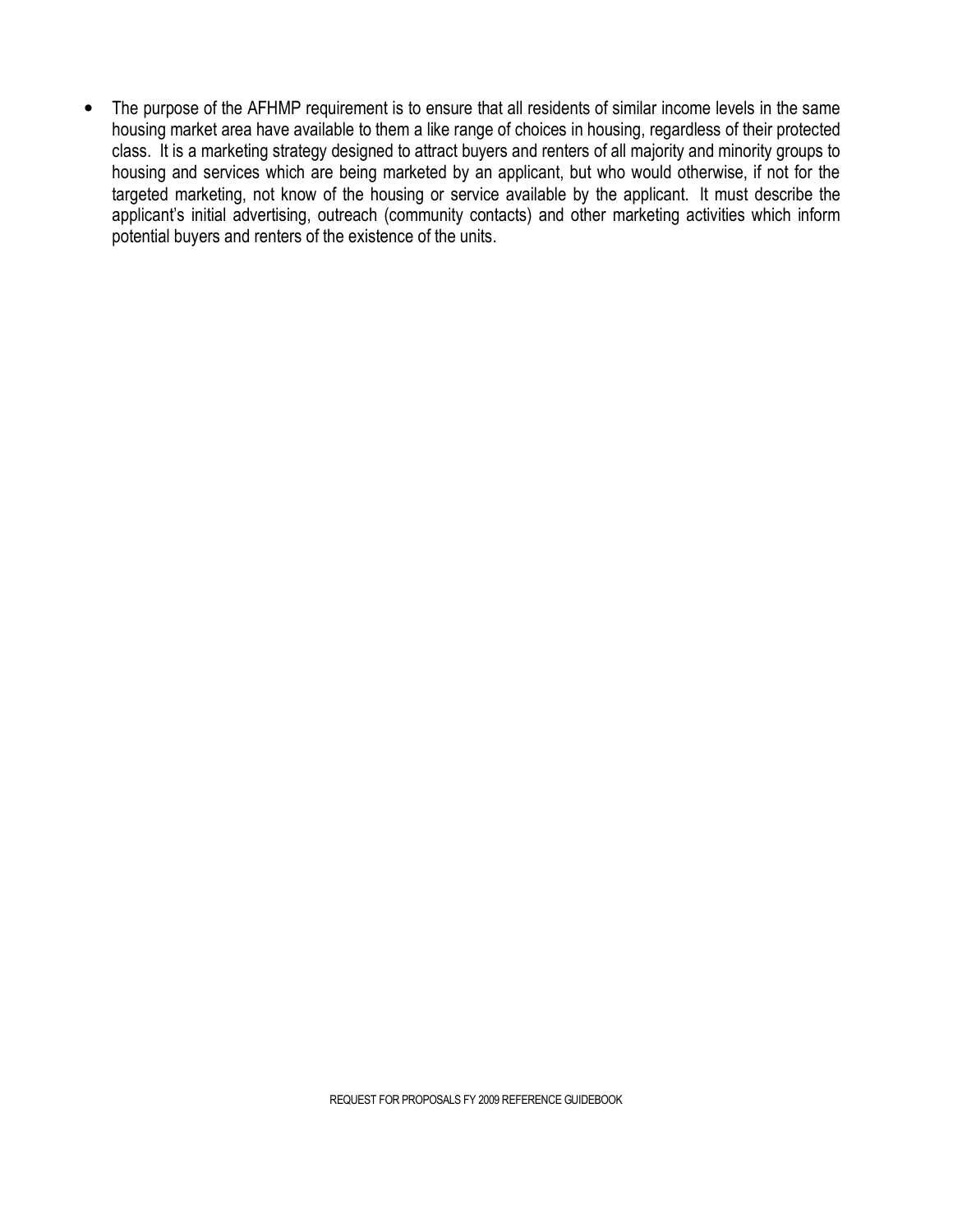### **SECTION 3**

### **FAIR MARKET RENT**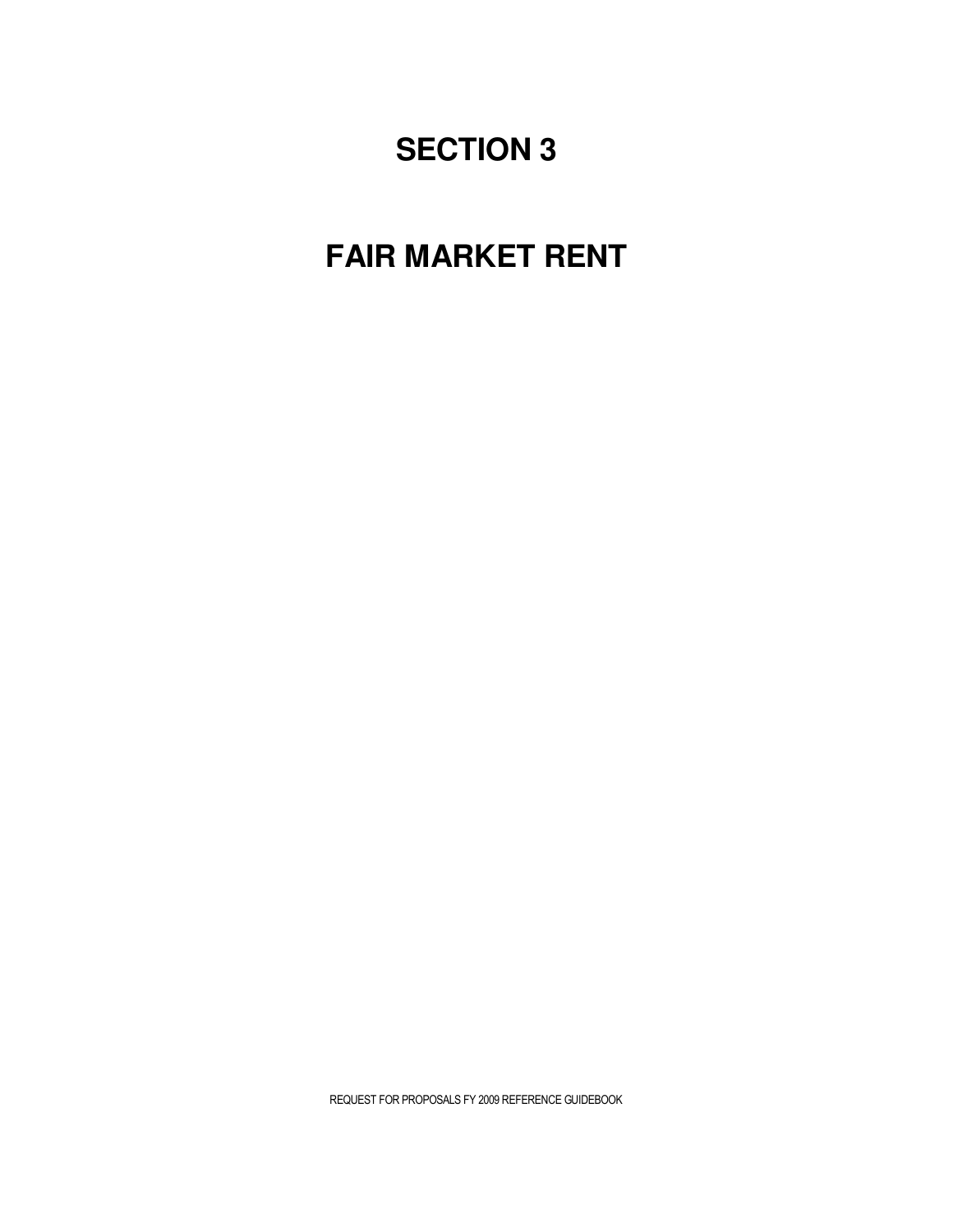#### **FY 2008 Proposed Fair Market Rents For Existing Housing**

Fair Market Rents (FMRs) are primarily used to determine payment standard amounts for the Housing Choice Voucher program, to determine initial renewal rents for some expiring project-based Section 8 contracts, to determine initial rents for housing assistance payment (HAP) contracts in the Moderate Rehabilitation Single Room Occupancy program (Mod Rehab), and to serve as a rent ceiling in the HOME rental assistance program. By law the final FMRs for use in any fiscal year must be published and available for use at the start of that fiscal year, on October 1. HUD has not calculated the HOME rent limits to date. HUD typically publishes the HOME rent limits in the first of the year and provides the effective date.

FMRs are gross rent estimates. They include the shelter rent plus the cost of all tenant-paid utilities, except telephones, cable or satellite television service, and internet service. HUD sets FMRs to assure that a sufficient supply of rental housing is available to program participants. To accomplish this objective, FMRs must be both high enough to permit a selection of units and neighborhoods and low enough to serve as many low-income families as possible.

#### **Washington, DC Final FY 2009 FMRs By Unit Bedrooms**

|                                   |         |         | Efficiency One-Bedroom Two-Bedroom Three-Bedroom Four-Bedroom |         |
|-----------------------------------|---------|---------|---------------------------------------------------------------|---------|
| <b>Final FY 2008 FMR</b> $$1,002$ | \$1,131 | \$1,288 | \$1,647                                                       | \$2,157 |

http://www.huduser.org/datasets/fmr/fmr2009f/SCHEDULE%20B\_FINAL\_ 091108R.pdf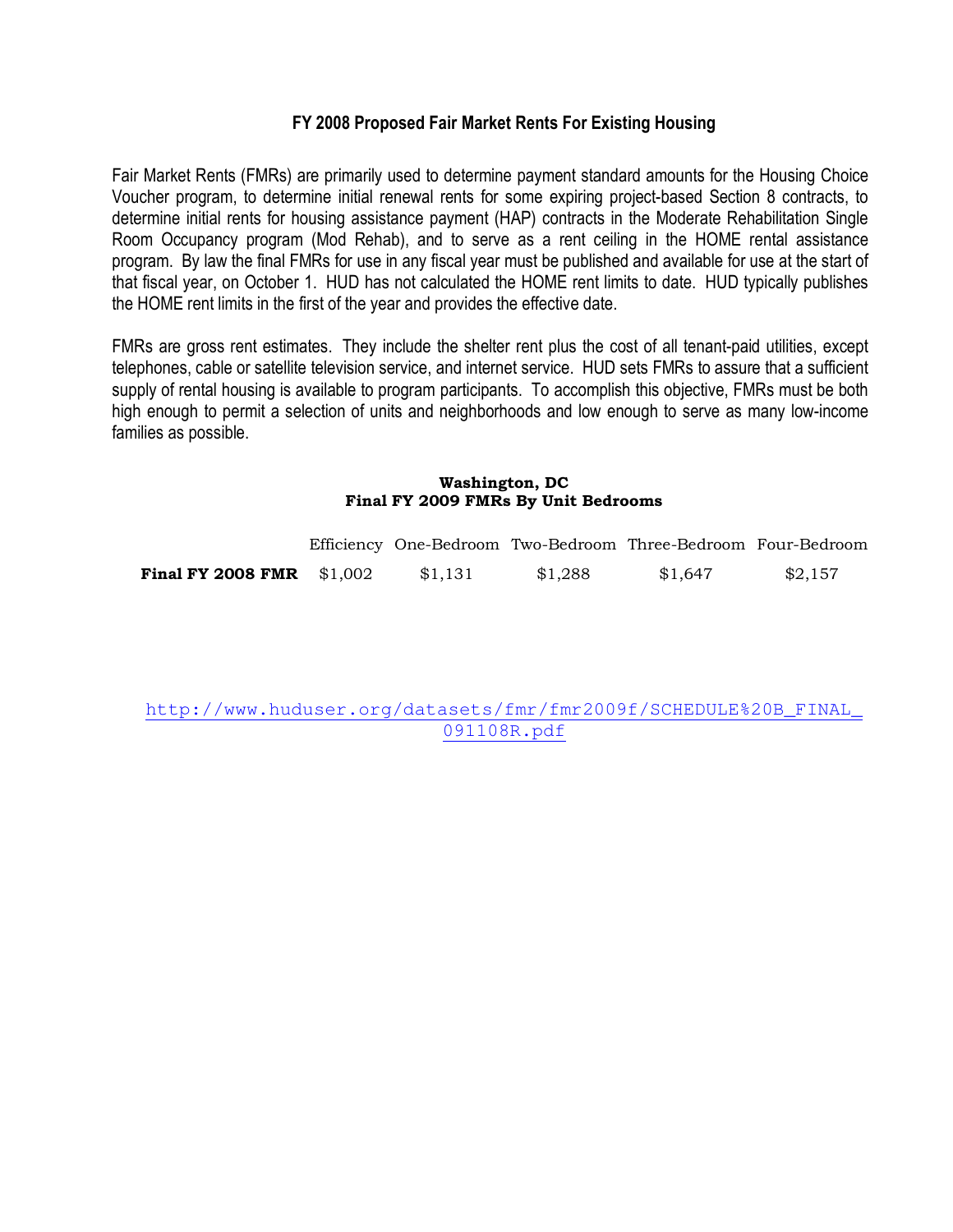### **SECTION 4**

# **HOUSING QUALITY STANDARDS**

**The attached Housing Quality Standard (HQS) Inspection Form is a sample guide form that should be used during quality inspections.**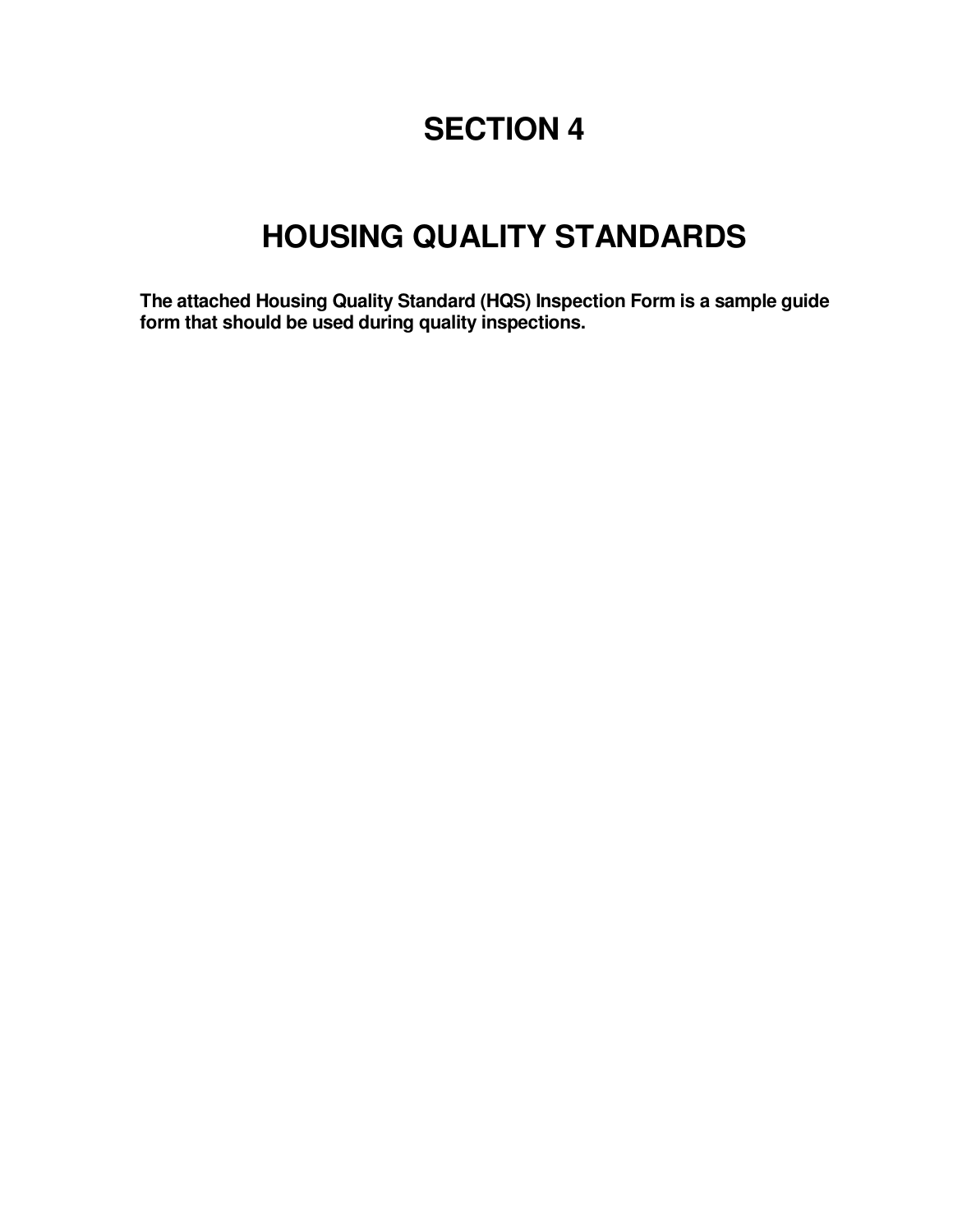| <b>Project Name and</b> |                                                  |                  |      |                                                                                                                                        |
|-------------------------|--------------------------------------------------|------------------|------|----------------------------------------------------------------------------------------------------------------------------------------|
| <b>Address:</b>         |                                                  |                  |      | <b>Inspection Date:</b>                                                                                                                |
|                         |                                                  |                  |      | <b>Date of Report:</b>                                                                                                                 |
| <b>Management</b>       |                                                  |                  |      |                                                                                                                                        |
| <b>Agency:</b>          |                                                  |                  |      | <b>Report Prepared By:</b>                                                                                                             |
|                         |                                                  |                  |      | <b>Owner's Name:</b>                                                                                                                   |
| <b>Building Type:</b>   |                                                  |                  |      | <b>Resident Manager's Name:</b>                                                                                                        |
| <b>Building #</b>       |                                                  |                  |      | <b>Property Manager:</b>                                                                                                               |
| Unit#                   |                                                  |                  |      | # of Units:                                                                                                                            |
| # of Bedrooms:          |                                                  |                  |      | # of Vacant Units:                                                                                                                     |
| # of Bathrooms:         |                                                  |                  |      | # of Buildings:                                                                                                                        |
| <b>Baths:</b>           |                                                  | <b>Bedrooms:</b> |      | # of Buildings:                                                                                                                        |
| <b>Results:</b>         | Pass * Fail *                                    |                  |      |                                                                                                                                        |
|                         |                                                  |                  |      | Part B: Physical Condition. Indicate the physical condition of each item. If maintenance, describe the problem in the comment section. |
|                         | <b>Condition of Apartment</b>                    | <b>Pass</b>      | Fail | <b>Comments:</b>                                                                                                                       |
|                         | Housekeeping                                     |                  |      |                                                                                                                                        |
|                         | <b>Living Room/Dining</b>                        |                  |      |                                                                                                                                        |
| $L/D$ 1                 | <b>Room</b>                                      | P                | F    | <b>Comments:</b>                                                                                                                       |
| L/D <sub>2</sub>        | Entry Door/Peep Hole                             |                  |      |                                                                                                                                        |
| $L/D$ 3                 | Ceiling                                          |                  |      |                                                                                                                                        |
| $L/D$ 4                 | Walls                                            |                  |      |                                                                                                                                        |
| $L/D$ 5                 | Carpet/Flooring                                  |                  |      |                                                                                                                                        |
| $L/D$ 6                 | <b>Light Fixtures</b>                            |                  |      |                                                                                                                                        |
| $L/D$ 7                 | Outlets/Switches                                 |                  |      |                                                                                                                                        |
| L/D 8                   | V-Blinds                                         |                  |      |                                                                                                                                        |
| $L/D$ 9                 | Patio Door/Screen                                |                  |      |                                                                                                                                        |
| $L/D$ 10                | Windows/Screens                                  |                  |      |                                                                                                                                        |
| $L/D$ 11                | Paint (peeling or chipping)                      |                  |      |                                                                                                                                        |
| K <sub>1</sub>          | Kitchen (incl. pantry)                           | P                | F    | <b>Comments:</b>                                                                                                                       |
| K <sub>2</sub>          | Ceiling                                          |                  |      |                                                                                                                                        |
| K <sub>3</sub>          | Walls                                            |                  |      |                                                                                                                                        |
| K4                      | Floor                                            |                  |      |                                                                                                                                        |
| K <sub>5</sub>          | <b>Light Fixtures</b>                            |                  |      |                                                                                                                                        |
| K6                      | Outlets/Switches                                 |                  |      |                                                                                                                                        |
| K7                      | Stove/Oven/Microwave                             |                  |      |                                                                                                                                        |
| K8                      | Rangehood                                        |                  |      |                                                                                                                                        |
| K9                      | Refrigerator                                     |                  |      |                                                                                                                                        |
| K 10                    | Cabinets                                         |                  |      |                                                                                                                                        |
| K 11                    | Countertops/Splashguard                          |                  |      |                                                                                                                                        |
| K 12                    | Sink/Faucet/Supply Lines                         |                  |      |                                                                                                                                        |
| K 13                    | Garbage Disposal                                 |                  |      |                                                                                                                                        |
| K 14                    | Dishwasher                                       |                  |      |                                                                                                                                        |
| K 15                    | V-Blinds                                         |                  |      |                                                                                                                                        |
| K 16<br>K 17            | Windows/Screens                                  |                  |      |                                                                                                                                        |
| <b>BA1</b>              | Paint (peeling or chipping)<br><b>Bathroom A</b> | P                | F    | <b>Comments:</b>                                                                                                                       |
| BA <sub>2</sub>         | Ceiling                                          |                  |      |                                                                                                                                        |
| BA3                     | Walls                                            |                  |      |                                                                                                                                        |
| BA4                     | Door                                             |                  |      |                                                                                                                                        |
|                         |                                                  |                  |      |                                                                                                                                        |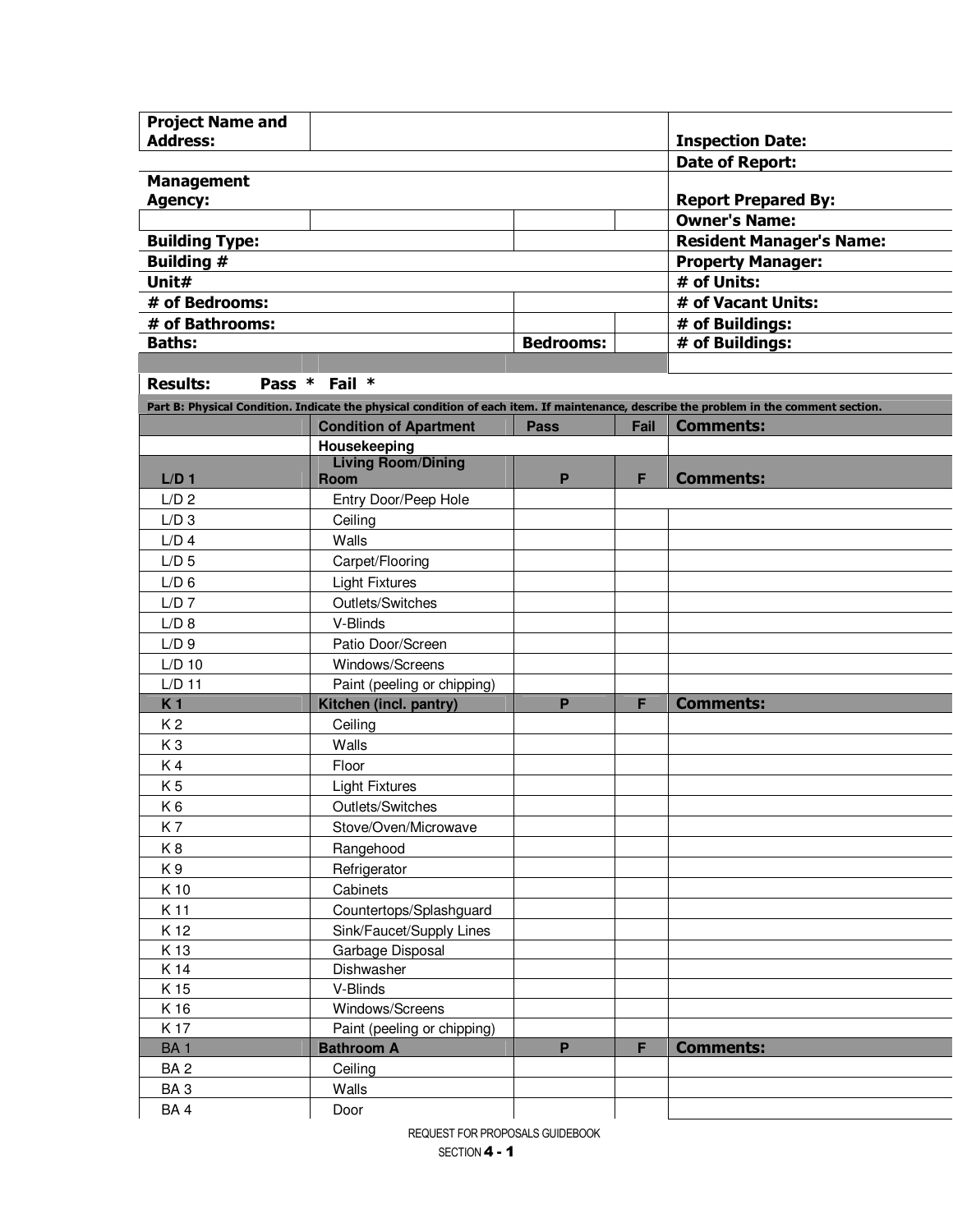| BA <sub>5</sub> | Floor                       |              |   |                  |
|-----------------|-----------------------------|--------------|---|------------------|
| BA6             | <b>Light Fixtures</b>       |              |   |                  |
| BA7             | Outlets/Switches            |              |   |                  |
| BA8             | Toilet/Paper Roller         |              |   |                  |
| BA <sub>9</sub> | Sink/Faucet/Supply Lines    |              |   |                  |
| <b>BA10</b>     | Medicine Cabinet/Mirror     |              |   |                  |
| <b>BA11</b>     | <b>Exhaust Fan</b>          |              |   |                  |
| <b>BA12</b>     | <b>Towel Bar/Fixtures</b>   |              |   |                  |
| <b>BA13</b>     | Bathtub/Shower Head         |              |   |                  |
| <b>BA 14</b>    | Shower Walls/Rod            |              |   |                  |
| <b>BA 15</b>    | Windows/Screens             |              |   |                  |
| <b>BA 16</b>    | V-Blinds                    |              |   |                  |
| <b>BA17</b>     | Paint (peeling or chipping) |              |   |                  |
| <b>BB1</b>      | <b>Bathroom B</b>           | P            | F | <b>Comments:</b> |
| BB <sub>2</sub> | Ceiling                     |              |   |                  |
| BB <sub>3</sub> | Walls                       |              |   |                  |
| BB <sub>4</sub> | Door                        |              |   |                  |
| BB <sub>5</sub> | Floor                       |              |   |                  |
| BB <sub>6</sub> | <b>Light Fixtures</b>       |              |   |                  |
| BB <sub>7</sub> | Outlets/Switches            |              |   |                  |
| BB <sub>8</sub> | Toilet/Paper Roller         |              |   |                  |
| BB <sub>9</sub> | Sink/Faucet/Supply lines    |              |   |                  |
| <b>BB10</b>     | Medicine Cabinet/Mirror     |              |   |                  |
| <b>BB11</b>     | <b>Exhaust Fan</b>          |              |   |                  |
| <b>BB12</b>     | <b>Towel Bar/Fixtures</b>   |              |   |                  |
| <b>BB13</b>     | Bathtub/Shower Head         |              |   |                  |
| <b>BB 14</b>    | Shower Walls/Rod            |              |   |                  |
| <b>BB15</b>     | Window/Screens              |              |   |                  |
| <b>BB 16</b>    | V-Blinds                    |              |   |                  |
| <b>BB17</b>     | Paint (peeling or chipping) |              |   |                  |
| <b>BR1</b>      | <b>Bedroom 1</b>            | $\mathsf{P}$ | F | <b>Comments:</b> |
| BR <sub>1</sub> | Door/Closet Door            |              |   |                  |
| BR <sub>2</sub> | Ceiling                     |              |   |                  |
| BR <sub>3</sub> | Walls                       |              |   |                  |
| BR <sub>4</sub> | Carpet/Flooring             |              |   |                  |
| BR <sub>5</sub> | <b>Light Fixtures</b>       |              |   |                  |
| BR <sub>6</sub> | Outlets/Switches            |              |   |                  |
| BR <sub>7</sub> | Windows/Screens             |              |   |                  |
| BR <sub>8</sub> | V-Blinds                    |              |   |                  |
| BR <sub>9</sub> | Paint (peeling or chipping) |              |   |                  |
| <b>BR 2</b>     | <b>Bedroom 2</b>            | P            | F | <b>Comments:</b> |
| <b>BR1</b>      | Door/Closet Door            |              |   |                  |
| BR <sub>2</sub> | Ceiling                     |              |   |                  |
| BR <sub>3</sub> | Walls                       |              |   |                  |
| BR <sub>4</sub> | Carpet/Flooring             |              |   |                  |
| <b>BR 5</b>     | <b>Light Fixtures</b>       |              |   |                  |
| BR <sub>6</sub> | Outlet/Switches             |              |   |                  |
| BR <sub>7</sub> | Windows/Screens             |              |   |                  |
| BR <sub>8</sub> | V-Blinds                    |              |   |                  |
|                 |                             |              |   |                  |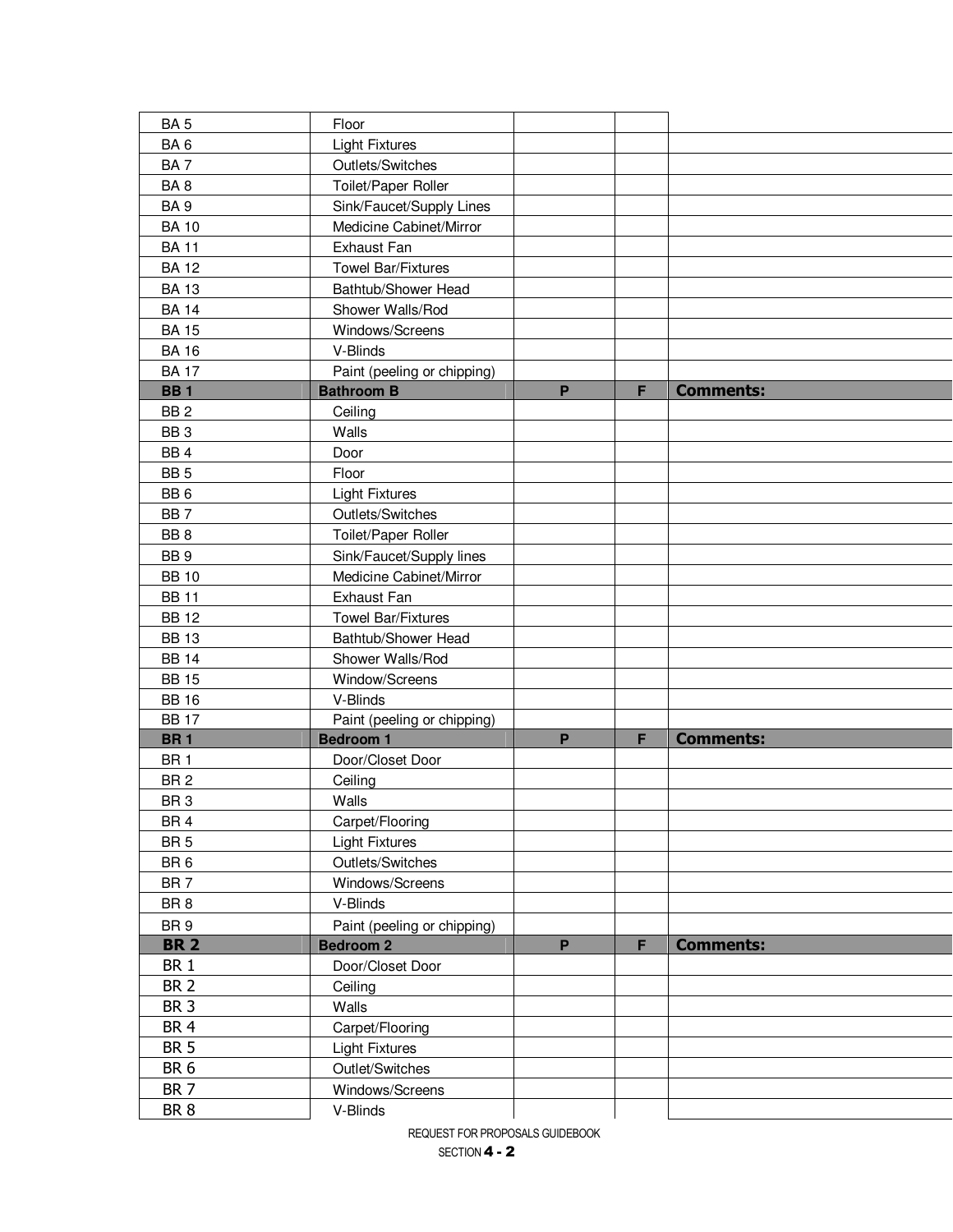| BR <sub>9</sub> | Paint (peeling or chipping)                   |   |   |                  |
|-----------------|-----------------------------------------------|---|---|------------------|
| <b>BR3</b>      | <b>Bedroom 3</b>                              | P | F | <b>Comments:</b> |
| BR <sub>1</sub> | Door/Closet Door                              |   |   |                  |
| BR <sub>2</sub> | Ceiling                                       |   |   |                  |
| BR <sub>3</sub> | Walls                                         |   |   |                  |
| BR <sub>4</sub> | Carpet/Flooring                               |   |   |                  |
| <b>BR 5</b>     | <b>Light Fixtures</b>                         |   |   |                  |
| BR <sub>6</sub> | Outlet/Switches                               |   |   |                  |
| BR <sub>7</sub> | Windows/Screens                               |   |   |                  |
| BR <sub>8</sub> | V-Blinds                                      |   |   |                  |
| BR <sub>9</sub> | Paint (peeling or chipping)                   |   |   |                  |
| <b>BR4</b>      | <b>Bedroom 4</b>                              | P | F | <b>Comments:</b> |
| BR <sub>1</sub> | Door/Closet Door                              |   |   |                  |
| BR <sub>2</sub> | Ceiling                                       |   |   |                  |
| BR <sub>3</sub> | Walls                                         |   |   |                  |
| BR <sub>4</sub> | Carpet/Flooring                               |   |   |                  |
| <b>BR 5</b>     | <b>Light Fixtures</b>                         |   |   |                  |
| BR <sub>6</sub> | Outlets/Switches                              |   |   |                  |
| BR <sub>7</sub> | Windows/Screens                               |   |   |                  |
| BR <sub>8</sub> | V-Blinds                                      |   |   |                  |
| BR <sub>9</sub> | Paint (peeling or chipping)                   |   |   |                  |
|                 | Other/Hallway                                 | P | F | <b>Comments:</b> |
| $H_1$           | Ceiling                                       |   |   |                  |
| H <sub>2</sub>  | Walls                                         |   |   |                  |
| $H_3$           | Carpet/Flooring                               |   |   |                  |
|                 |                                               |   |   |                  |
| H 4             | Closet/Door                                   |   |   |                  |
|                 | <b>HVAC/Plumbing/Electrical</b>               | P | F | <b>Comments:</b> |
| $H/P$ 1         | Air Conditioning                              |   |   |                  |
| $H/P$ 2         | Heat                                          |   |   |                  |
| $H/P$ 3         | Thermostat                                    |   |   |                  |
| $H/P$ 4         | Hot Water Heater                              |   |   |                  |
| $H/P$ 5         | <b>Laundry Connections</b>                    |   |   |                  |
| $H/P$ 6         | Circuit Breaker Box                           |   |   |                  |
|                 | <b>General Health &amp; Safety</b>            | P | F | <b>Comments:</b> |
| G <sub>1</sub>  | Access/Egress/Security                        |   |   |                  |
| G <sub>2</sub>  | Halls/Stairs/Railings                         |   |   |                  |
| G <sub>3</sub>  | Garbage/Chutes/Debris                         |   |   |                  |
| G <sub>4</sub>  | Infestation                                   |   |   |                  |
| G <sub>5</sub>  | <b>Paint Condition</b>                        |   |   |                  |
| G6              | Electrical                                    |   |   |                  |
| G <sub>7</sub>  | Smoke Detectors                               |   |   |                  |
| G 8             | <b>Emergency Lighting</b>                     |   |   |                  |
| G9              | Sprinklers                                    |   |   |                  |
| G 10            | Elevator                                      |   |   |                  |
| G 11            | Interior Air Quality                          |   |   |                  |
| G 12            | Asbestos                                      |   |   |                  |
| G 13            | Presence of Mold/Mildew                       |   |   |                  |
| G 14<br>G 15    | Handicap Accessible<br>Other Interior Hazards |   |   |                  |

REQUEST FOR PROPOSALS GUIDEBOOK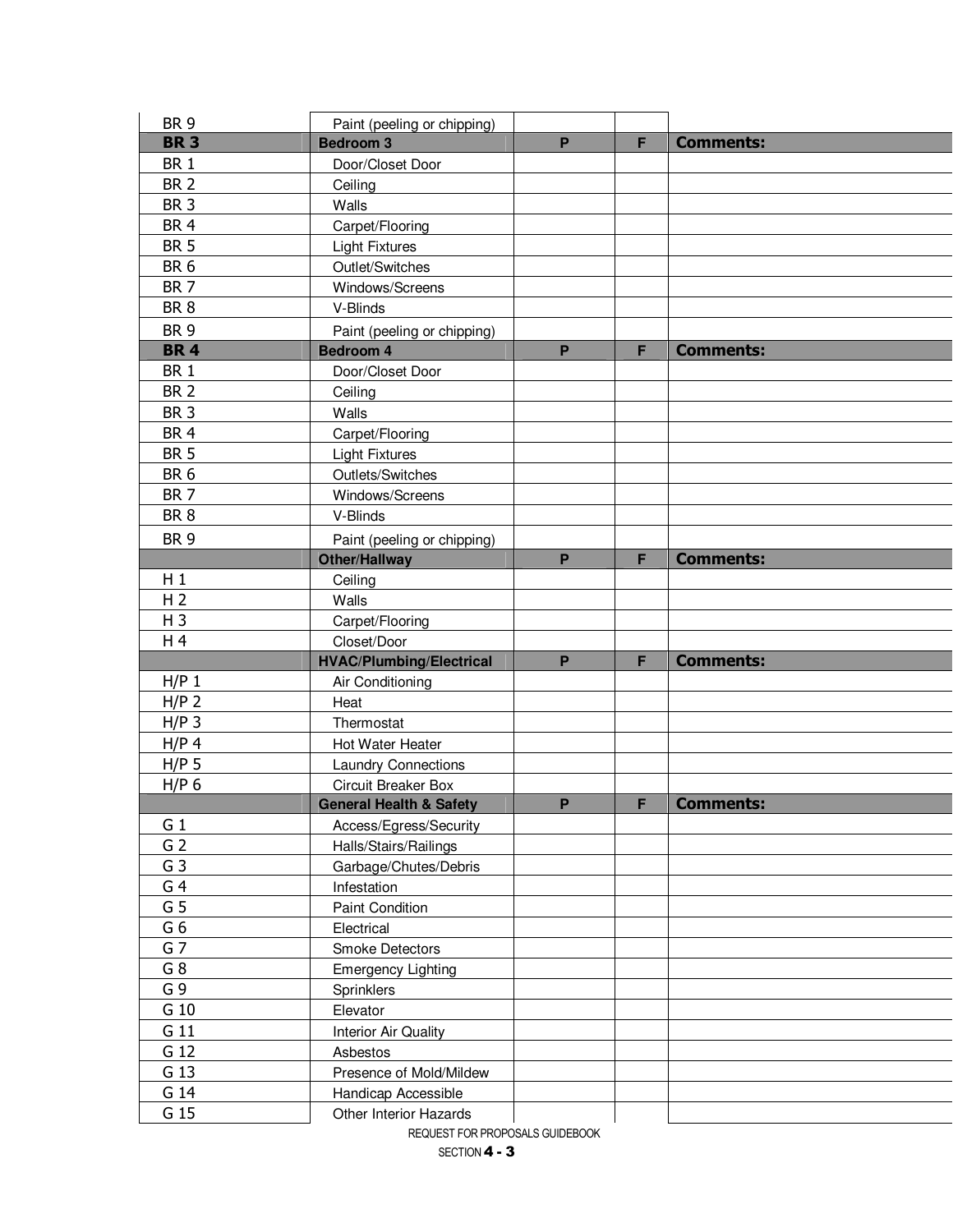| G 16                                  | <b>Fire Extinguishers</b>                                  |   |              |                                                                         |
|---------------------------------------|------------------------------------------------------------|---|--------------|-------------------------------------------------------------------------|
| G 17                                  | <b>Tripping Hazards</b>                                    |   |              |                                                                         |
| G 18                                  | <b>Emergency Fire Exits</b>                                |   |              |                                                                         |
| G 19                                  | Grounds/Landscaping                                        |   |              |                                                                         |
|                                       | Part C: Miscellaneous Observations. Answers each Question. |   |              |                                                                         |
| 1a. Surrounding neighborhood<br>is:   |                                                            | D | $\mathbf{A}$ | Depressed * Average * Prosperous                                        |
|                                       |                                                            |   |              |                                                                         |
| 1b. This condition is expected<br>to: |                                                            |   | $\mathbf{s}$ | <b>Improve* Stay Same * Decline</b>                                     |
|                                       |                                                            |   |              |                                                                         |
| 2a. Overall Physical Condition:       |                                                            | Е | S            | <b>Excellent* Satisfactory*Below Average *</b><br><b>Unsatisfactory</b> |
|                                       |                                                            |   |              |                                                                         |
| 2b. Maintenance Policies              |                                                            | Е | s            | <b>Excellent* Satisfactory*Below Average *</b><br><b>Unsatisfactory</b> |
|                                       |                                                            |   |              |                                                                         |

**NOTES:** 

| <b>Part F: Signatures</b>    |  |
|------------------------------|--|
| 1a. Inspection Performed By: |  |
| <b>1b.Title:</b>             |  |
| 1c. Date:                    |  |
|                              |  |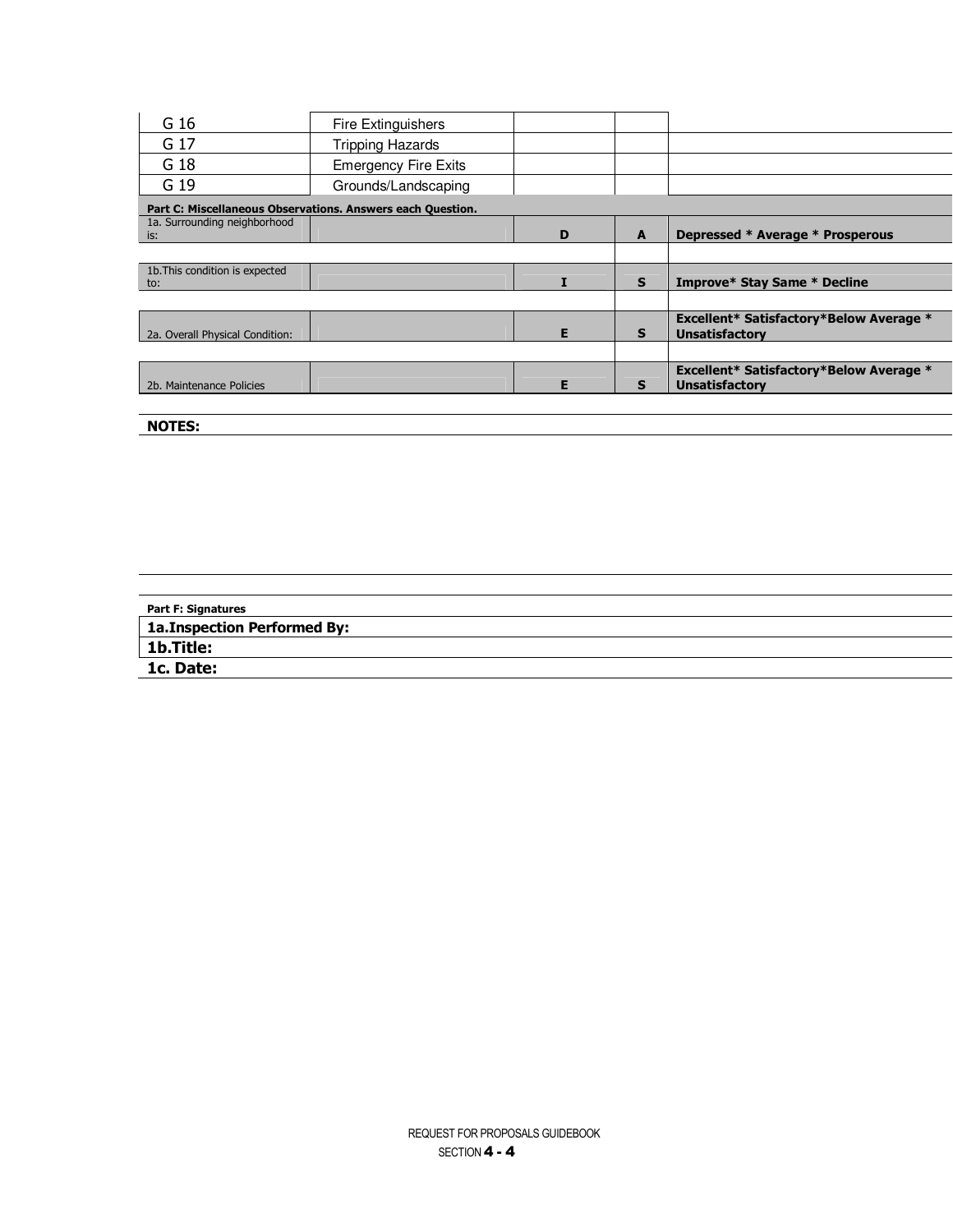# **SECTION 5**

**Green Building**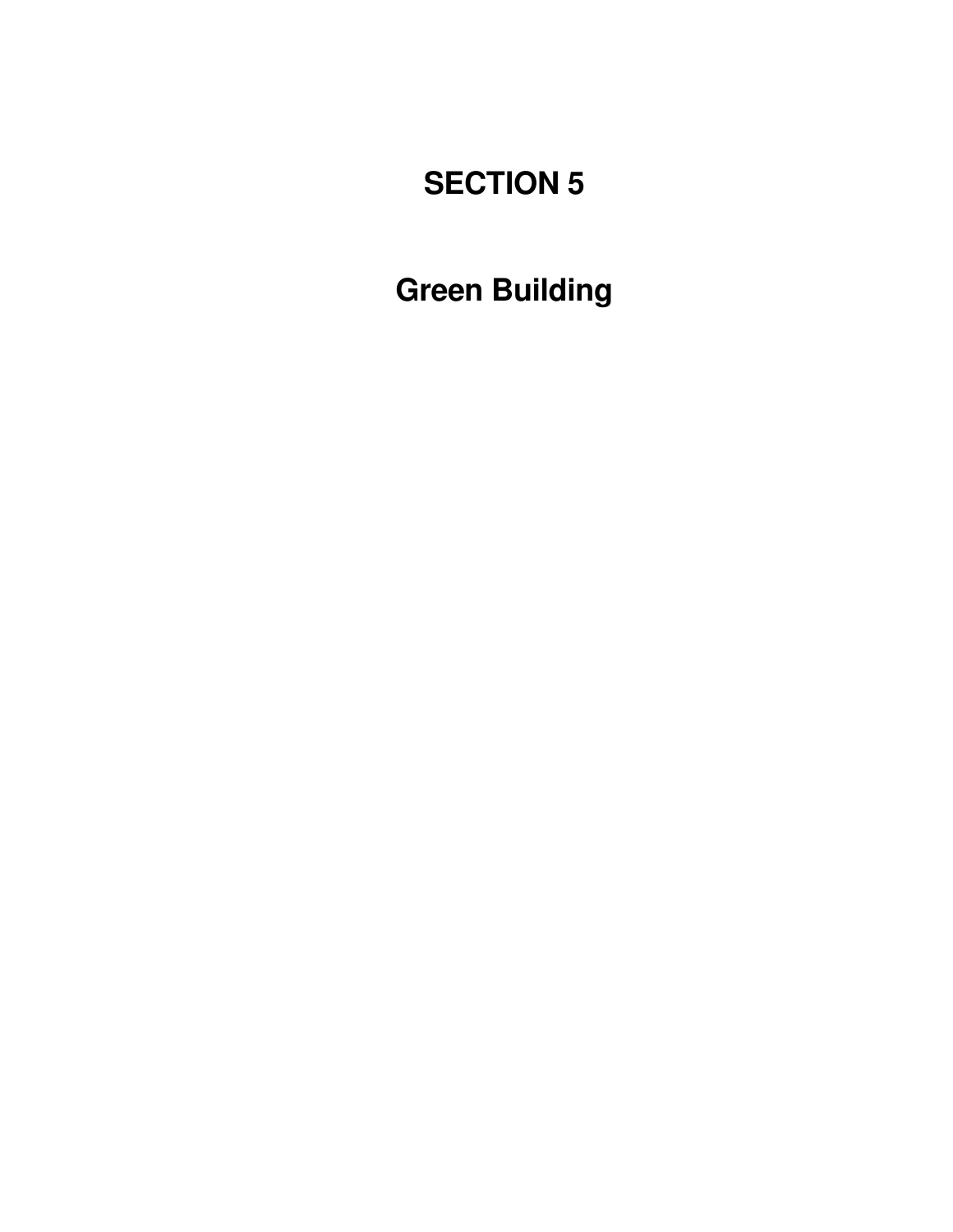### **What is Green Building**

#### **Overview of Green Building in Washington, D.C.**

With the passage of The Green Building Act of 2006, Washington, D.C. joined states and cities across the country in requiring green building design and construction. The requirements will phase in over several years, beginning with public buildings, followed by publicly financed buildings, and ending with private construction.

Currently, the District requires compliance with the 2006 Green Communities Criteria for publically financed affordable housing. However, developers are encouraged to comply with the 2008 criteria.

#### **What is Green Building?**

Green building or "sustainable" building is an approach to design and construction that maximizes energy and resource efficiency, protects the environment, and promotes healthier places to live and work.

Green building is important not just for its environmental benefits, but also for its economic and health benefits. Green building reduces the everyday energy costs for owners and renters, and provides significantly better indoor air quality for occupants.

Green building considers the entire life cycle of a structure and its component parts, focusing on efficiency in operating costs, as well as initial construction costs.

The specific elements of green building include the following:

• **Integrated Design Process**- sustainable building strategies are considered from the earliest stages of project planning, with a LEED-accredited professional or experienced green building design specialist participating at every stage.

**Location and Neighborhood Fabric**- locations that conserve resources, take advantage of existing infrastructure and civic amenities, are close to transportation and contribute to the fabric of healthy, livable communities.

• **Site Improvements**- chosen to conserve natural resources, improve operational efficiencies, enhance health and promote non-automotive means of transit.

• **Water conservation**- utilization of water-efficient appliances and fixtures, low water landscaping and irrigation, and use of rainwater and graywater (water recaptured and recycled from showers, sinks and clothes washers) when possible.

• **Energy efficiency**- a guiding principle in all stages of development, including efficient construction methods, design and insulation of units for efficient heating and cooling, use of Energy Star appliances, and efficient interior and exterior lighting.

• **Materials Beneficial to the Environment**- including reuse and recycling on the construction site to decrease waste, and use of building products and techniques that contribute to more durable, healthy and resource-efficient buildings.

• **Healthy Living Environment**- including the use on safe biodegradable materials such as Low/No VOC paints and primers, adhesives, and sealants; use of materials and construction techniques to reduce mold and ensure adequate ventilation; garage isolation.

- **Operations and Maintenance**- training for employees and residents to explain and assist in the preservation of the property's green character.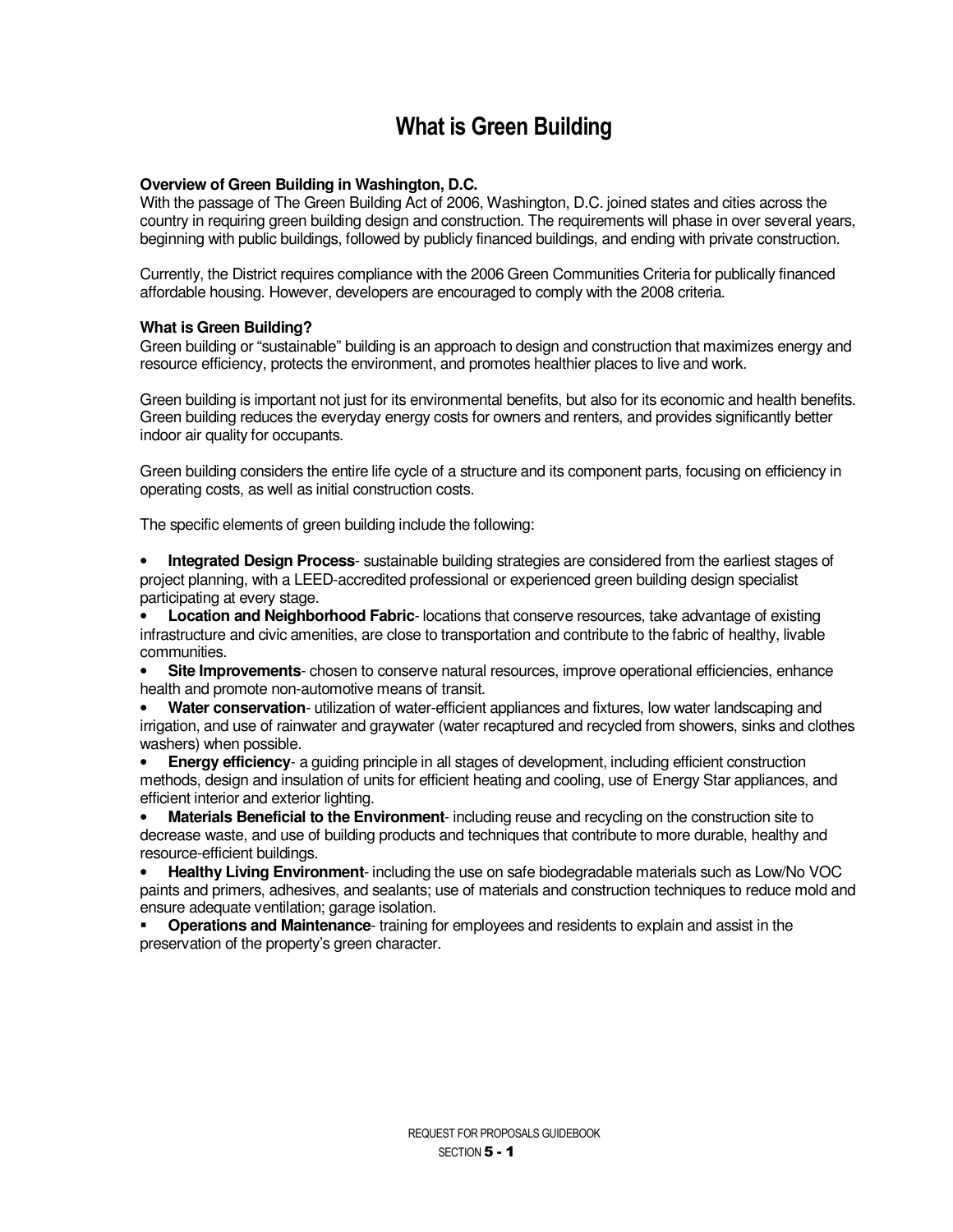#### **Additional Information**

#### **Green Building Standards**

#### **Enterprise Community Partners**

**Green Communities Criteria** 

www.greencommunitiesonline.org 410.715.7433

#### **U.S. Green Building Council**

Leadership in Energy and Environmental Design (LEED<sup>®</sup>) www.usgbc.org 202.742.3792

**Energy Star** (U.S. Environmental Protection Agency and U.S. Department of Energy) **Energy Star Target Finder Tool**  http://www.energystar.gov/index.cfm?c=new\_bldg\_design.bus\_target\_finder

#### **Energy Star Portfolio Manager**

http://www.energystar.gov/index.cfm?c=evaluate\_performance.bus\_portfoliomanager

#### **Practical green building resources**

#### **Metropolitan Washington Council of Governments (COG) Builders' Recycling Guide: A Directory for Construction and Demolition Materials in the Metropolitan Washington Region**

http://www.mwcog.org/buildersrecyclingguide/info.htm 202.962.3200

#### **Affordable Housing Design Advisor**

http://www.designadvisor.org/

#### **Building Technology resources**

**U.S. Department of Energy, Energy Efficiency & Renewable Energy Building Technologies Program**  http://www.eere.energy.gov/buildings/

**Sustainable Buildings Industry Council (SBIC)**  www.sbicouncil.org 202.628.7400

**Partnership for Advancing Technology in Housing (PATH)**  http://www.pathnet.org/

**Global Green USA**  www.globalgreen.org

**Potential green building financial resources** 

**Enterprise Community Partners Green Communities**